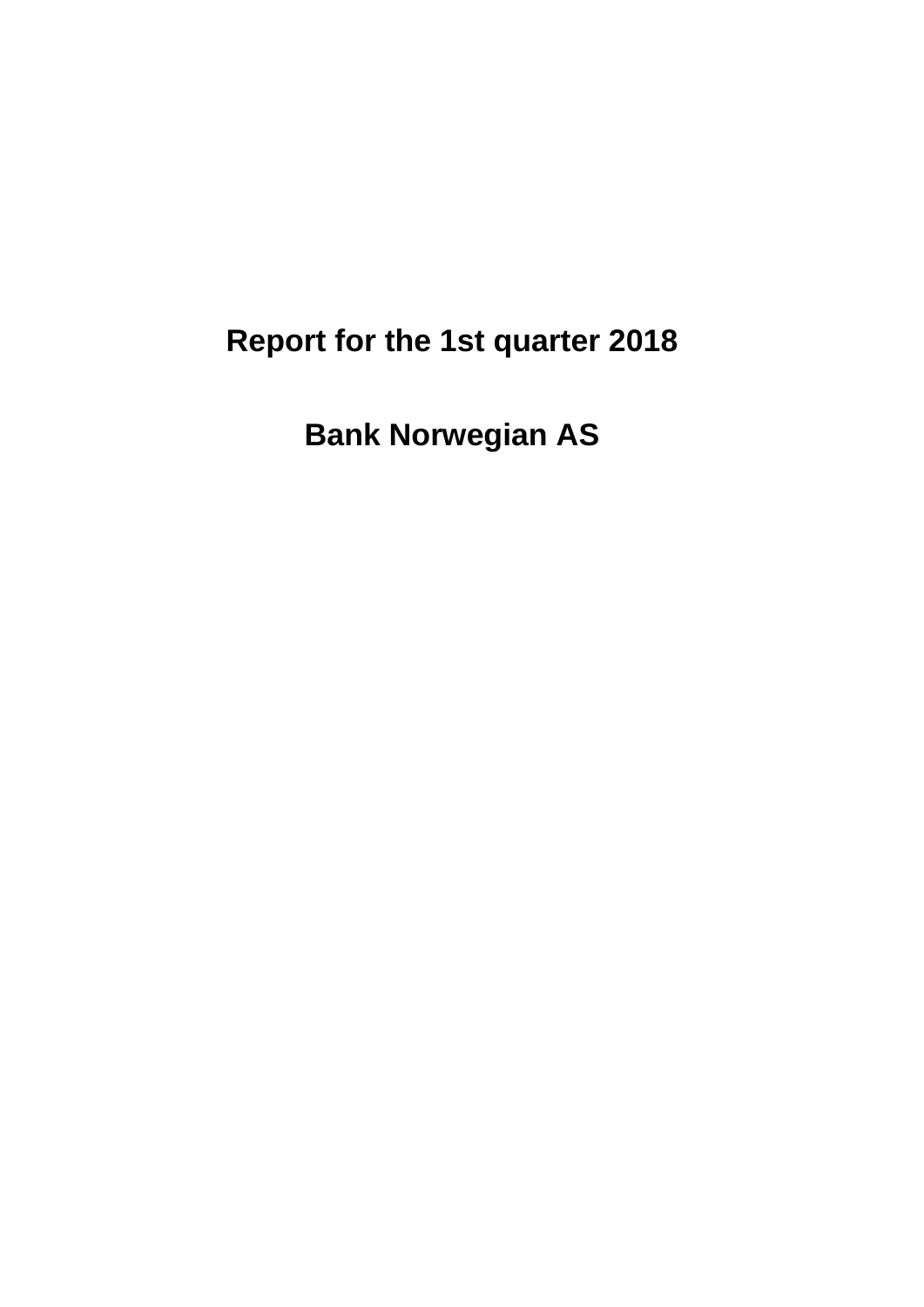# **Bank Norwegian AS Report for the 1st quarter 2018**

Bank Norwegian AS is a wholly owned subsidiary of Norwegian Finans Holding ASA. The ownership of Norwegian Finans Holding ASA is divided between institutional and private investors in Norway and abroad, of which Norwegian Air Shuttle ASA is the largest owner with a stake of 16.4% at the end of the 1st quarter 2018. Norwegian Finans Holding ASA is listed on the Oslo Stock Exchange with the ticker code NOFI.

Bank Norwegian started its operations in November 2007 and offers consumer loans, credit cards and deposit accounts to retail customers distributed through the Internet in the Nordic market. Bank Norwegian offers, in cooperation with the airline Norwegian, a combined credit card and reward card. The bank started operations in Sweden in May 2013. In December 2015 the bank launched operations in Denmark and Finland, where it initially offered consumer loans and deposit accounts. Credit cards were launched in June 2016.

Bank Norwegian is a digital bank that offers simple and competitive products to the retail market. The strategy is based on leading digital solutions, synergies with the airline Norwegian, attractive terms for our customers, costeffective operations and effective risk selection.

At the end of the 1st quarter 2018 the bank had a customer base of 1,316,100 customers, which can be broken down into 959,400 credit card customers, 179,200 loan customers and 177,500 deposit customers.

#### **Profit and loss for the 1st quarter 2018**

The bank has implemented IFRS 9 as of the 1st quarter 2018. Comparative figures and ratios have not been restated.

The bank's comprehensive income amounted to MNOK 411.1 compared with MNOK 443.5 in the 4th quarter 2017. Annual return on equity in the 1st quarter was 31.1%, while return on assets was 3.7%. Underlying profit growth compared with the previous quarter is satisfactory considering non-recurring items in the 4th quarter and the 1st quarter, and fewer interest days in 1st quarter.

Net interest income amounted to MNOK 1,028.5, an increase of MNOK 13.7 from the 4th quarter. The increase is explained by loan growth. The net interest margin was 9.5%, compared with 9.7% in the 4th quarter.

Net other operating income amounted to MNOK 40.5 compared with MNOK 54.1 in the 4th quarter. Net commission income decreased with MNOK 3.5 to MNOK 53.9 due to accrual effects. Net gain on securities and currency amounted to MNOK -13.5, compared with a net gain of MNOK -3.4 in the 4th quarter. Net loss on value of securities was MNOK 9.7, net loss on currency was MNOK 3.5 and net change in value of shares was MNOK -0.3.

Total operating expenses amounted to MNOK 312.0 compared with MNOK 288.9 in the 4th quarter. Personnel expenses increased with MNOK 1.1. Administrative expenses increased with MNOK 21.7, and is explained by increased sale and marketing expenses and external fees relating to business development. Depreciation increased with MNOK 0.1. Other operating expenses increased with MNOK 0.2.

The bank's write-downs on loans were MNOK 208.9, an increase of MNOK 9.8 from the 4th quarter. Write-downs in the 1st quarter equalled 2.4% of average gross loans, unchanged compared with the 4th quarter. Gross delinquent loans were MNOK 3,160, compared with MNOK 2,615 at the end of the 4th quarter. Delinquent loans accounted for 9.0% of gross loans, compared with 7.8% at the end of the 4th quarter. Gross non-performing loans accounted for 7.1% of gross loans, compared with 5.7% as of 31.12.2017. The increase in delinquent loans should be seen in relation to the development of operations in Denmark and Finland, and the increase in Norway and Sweden from a lower level following the sale of nonperforming loan portfolios in 2017.

#### **Balance sheet as of March 31, 2018**

Total assets increased with MNOK 2,370 in the quarter and amounted to MNOK 45,358.

Net loans to customers increased with MNOK 1,362 and amounted to MNOK 33,814. The loan growth is similar to the previous quarter, adjusted for currency changes. Consumer loans amounted to MNOK 25,454 and credit card loans amounted to MNOK 9,602.

Customer deposits increased with MNOK 2,107 and amounted to MNOK 35,789 at the end of the quarter.

Liquid assets increased with MNOK 1,012 and amounted to MNOK 11,192, equivalent to 24.7% of total assets.

The implementation of the bank's IFRS 9 framework shows a reversal of write-downs of MNOK 72.8 at year-end, which resulted in a MNOK 54.6 increase in equity as of 1.1.2018. There was no impact on profit after tax.

Total equity amounted to MNOK 6,162, compared with MNOK 5,703 as of 31.12.2017.

The general meeting has decided to pay an additional group contribution of MNOK 174.5 in connection with the introduction of dividend payments in Norwegian Finans Holding ASA. Adjusted for group contributions, the total capital ratio was 20.0% the core capital ratio was 18.5% and the common equity tier 1 ratio was 16.5% as of 31.3.2018.

There has been a limited review of the accounts as of 31.3.2018, and the full result is added to retained earnings.

#### **Outlook for the remaining of the year**

The economic trends in the Nordic markets where the bank operates are positive. The Norwegian economy shows increasing growth and falling unemployment rate. The Swedish economy is showing a high economic growth. The Danish and Finnish economies show moderate growth and an improved labour market.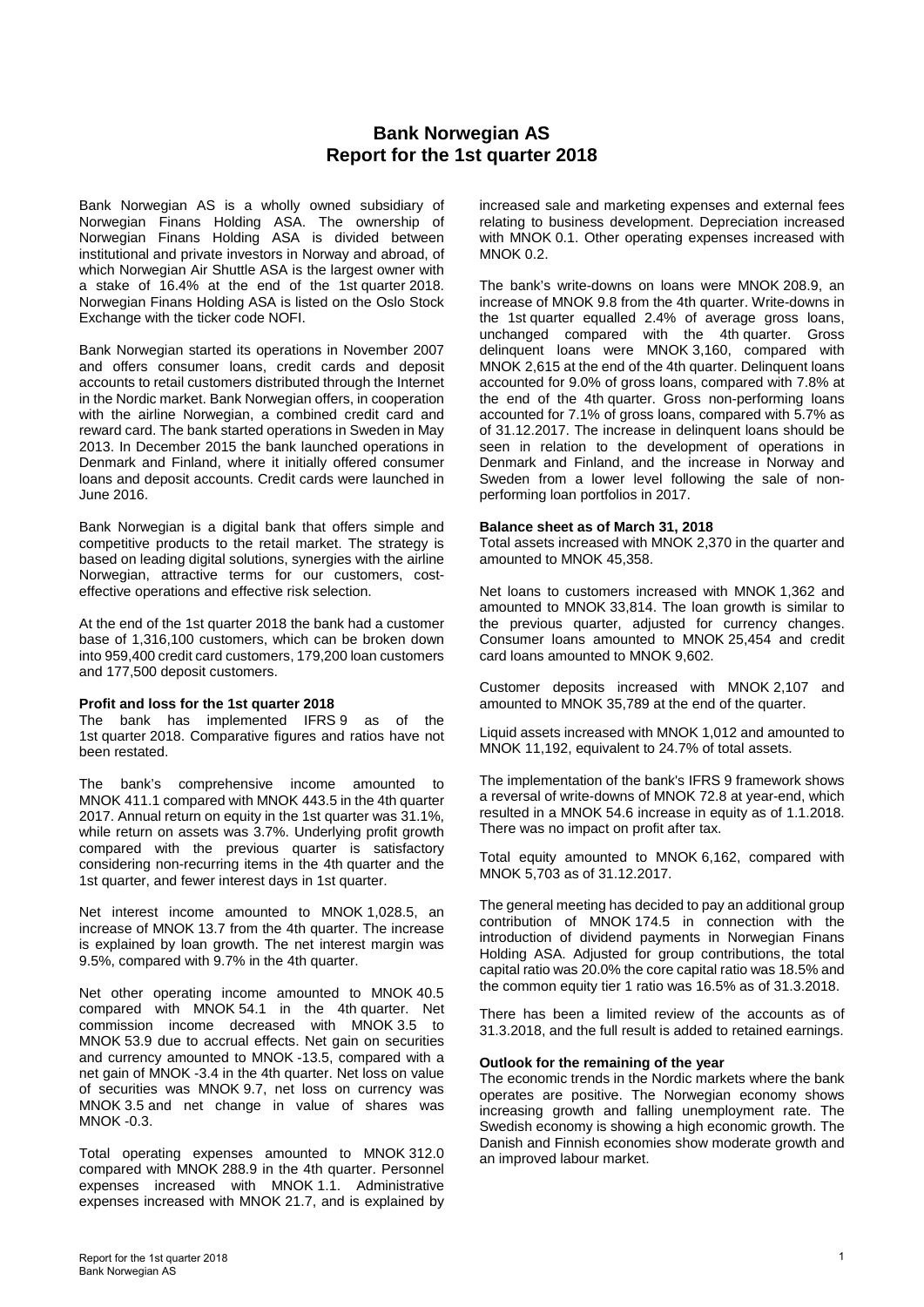The interest rate levels in the countries where the bank is represented are expected to remain low, although higher interest rates are expected going forward. The bank is still expected to benefit from the interest rate level through low funding costs.

The earnings growth is expected to continue through strong loan growth, stable margins, cost control and good credit quality, even though the Nordic market for unsecured credit is impacted by increased competition. Increased competition may lead to higher customer acquisition cost, margin pressure or lower growth. Increased run-off in line with a growing portfolio may affect future loan growth.

The bank has a broad Nordic platform and loan volumes are growing faster outside of Norway. The NFH Group has therefore a diversified risk in relation to regulations in the individual markets.

A high deposit to loans ratio and good access to the securities market are expected to maintain the bank's strong liquidity position.

On April 20, 2018, the bank entered into a Euro Medium Term Note Program to further improve access to funding.

The investment portfolio has provided a satisfactory return. The portfolio's low risk mandate will remain.

The credit quality of the loan portfolio in Norway shows a stable development and the levels of write-downs are<br>expected to remain stable going forward. expected to remain stable going forward. After the sale of non-performing loan portfolios in Norway and Sweden, the delinquency is expected to gradually increase to a normalized level. The Danish and Finnish loan portfolios show a stable development. Relatively high writedowns in Denmark and Finland are still expected for a period going forward.

Common equity tier 1 ratio was 16.5% at the reporting date and exceeds the current minimum common equity tier 1 ratio requirement of 15.5% with a wide margin. The bank aims to maintain a good margin to the minimum capital adequacy requirements.

The current capital base and internal generation of capital are considered sufficient to ensure the bank's growth ambitions, while the board of directors will propose the introduction of dividend payments.

Bærum, May 3, 2018 Board of directors of Bank Norwegian AS

\_\_\_\_\_\_\_\_\_\_\_\_\_\_\_\_\_ John Høsteland Chairman of the Board \_\_\_\_\_\_\_\_\_\_\_\_\_\_\_\_\_ Bjørn Østbø Board Member

\_\_\_\_\_\_\_\_\_\_\_\_\_\_\_\_\_\_\_\_ Lars Ola Kjos Board Member

\_\_\_\_\_\_\_\_\_\_\_\_\_\_\_\_\_ Christine Rødsæther Board Member

\_\_\_\_\_\_\_\_\_\_\_\_\_\_\_\_\_\_\_\_ Ninett Ruud Olsen Board Member

\_\_\_\_\_\_\_\_\_\_\_\_\_\_\_\_\_\_\_\_ Tine Wollebekk CEO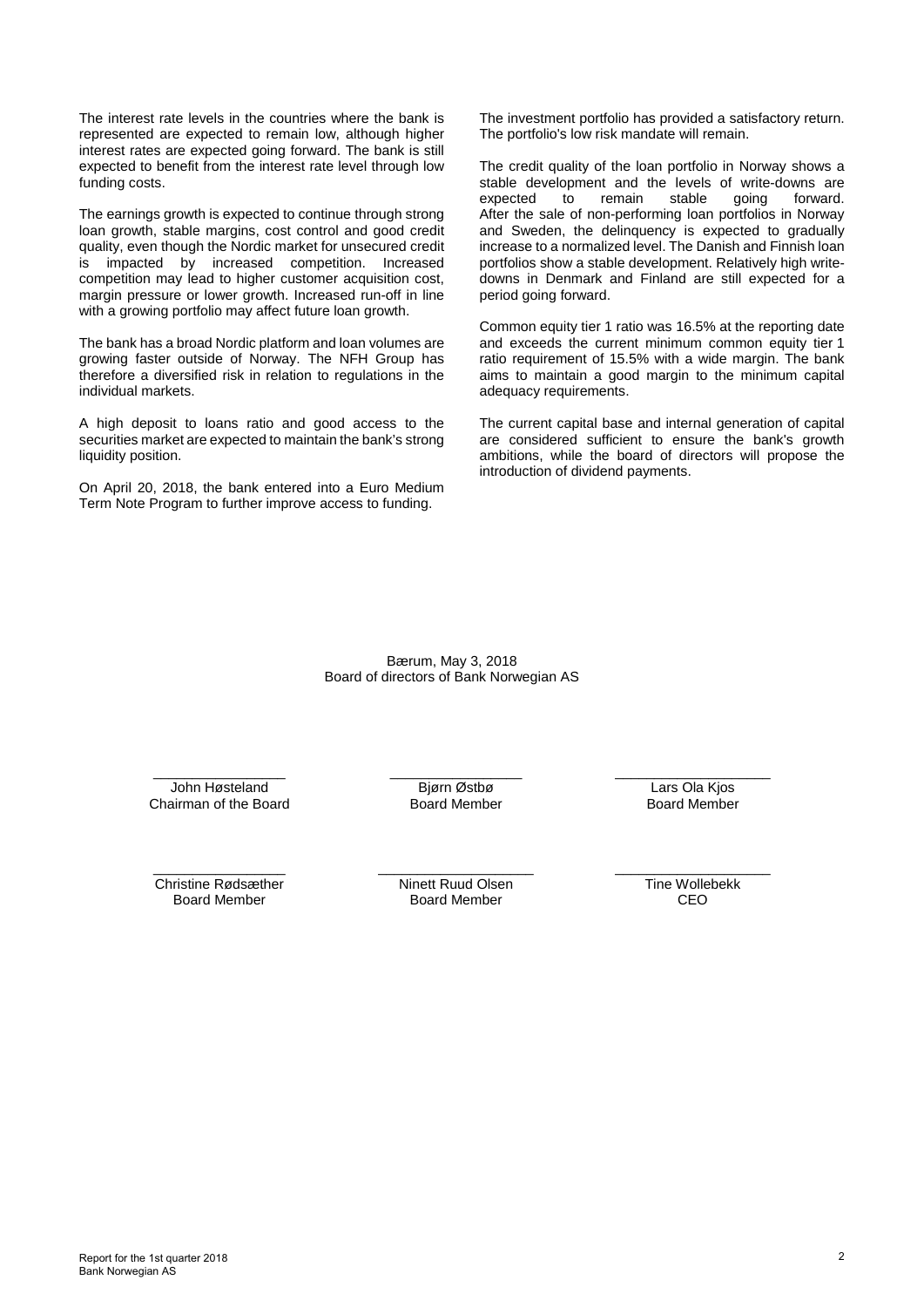# **Profit and loss account**

| Amounts in NOK 1000                            | <b>Note</b> | Q1 2018   | Q1 2017 | 2017      |
|------------------------------------------------|-------------|-----------|---------|-----------|
| Interest income, amortised cost                |             | 1,146,998 | 912,667 | 4,077,517 |
| Other interest income                          |             | 24,206    | 21,341  | 95,122    |
| Interest expenses                              |             | 142,666   | 108,347 | 502,211   |
| Net interest income                            | 11          | 1,028,538 | 825,661 | 3,670,428 |
| Commission and bank services income            | 12          | 119,839   | 80,892  | 399,998   |
| Commission and bank services expenses          | 12          | 65,909    | 42,045  | 210,730   |
| Net change in value on securities and currency | 13          | $-13,476$ | 5,516   | 7,458     |
| Net other operating income                     |             | 40,454    | 44,363  | 196,726   |
| <b>Total income</b>                            |             | 1,068,992 | 870,024 | 3,867,154 |
| Personnel expenses                             |             | 21,283    | 19,077  | 73,953    |
| General administrative expenses                | 14          | 266,894   | 215,979 | 906,286   |
| Ordinary depreciation                          |             | 11,922    | 11,375  | 44,477    |
| Other operating expenses                       | 15          | 11,863    | 11,106  | 43,472    |
| <b>Total operating expenses</b>                |             | 311,963   | 257,536 | 1,068,188 |
| Provision for loan losses                      | 3, 5, 6     | 208,903   | 177,224 | 672,388   |
| Profit on ordinary activities before tax       |             | 548,127   | 435,264 | 2,126,577 |
| Tax charge                                     |             | 137,032   | 108,816 | 526,995   |
| Profit on ordinary activities after tax        |             | 411,096   | 326,448 | 1,599,582 |
| Earnings per share (kroner)                    |             | 2.24      | 1.85    | 8.80      |
| Diluted earning per share (kroner)             |             | 2.24      | 1.85    | 8.80      |

# **Comprehensive income**

| Amounts in NOK 1000                                                                 | Q1 2018 | Q1 2017 | 2017      |
|-------------------------------------------------------------------------------------|---------|---------|-----------|
| Profit on ordinary activities after tax                                             | 411.096 | 326,448 | 599.582.ا |
| Change in fair value for assets held for sale                                       |         | 2.691   | 8.176     |
| Tax                                                                                 |         | $-20$   | $-61$     |
| Other comprehensive income that may subsequently be reclassified to profit and loss |         | 2.671   | 8.115     |
| Comprehensive income for the period                                                 | 411.096 | 329.119 | 1,607,697 |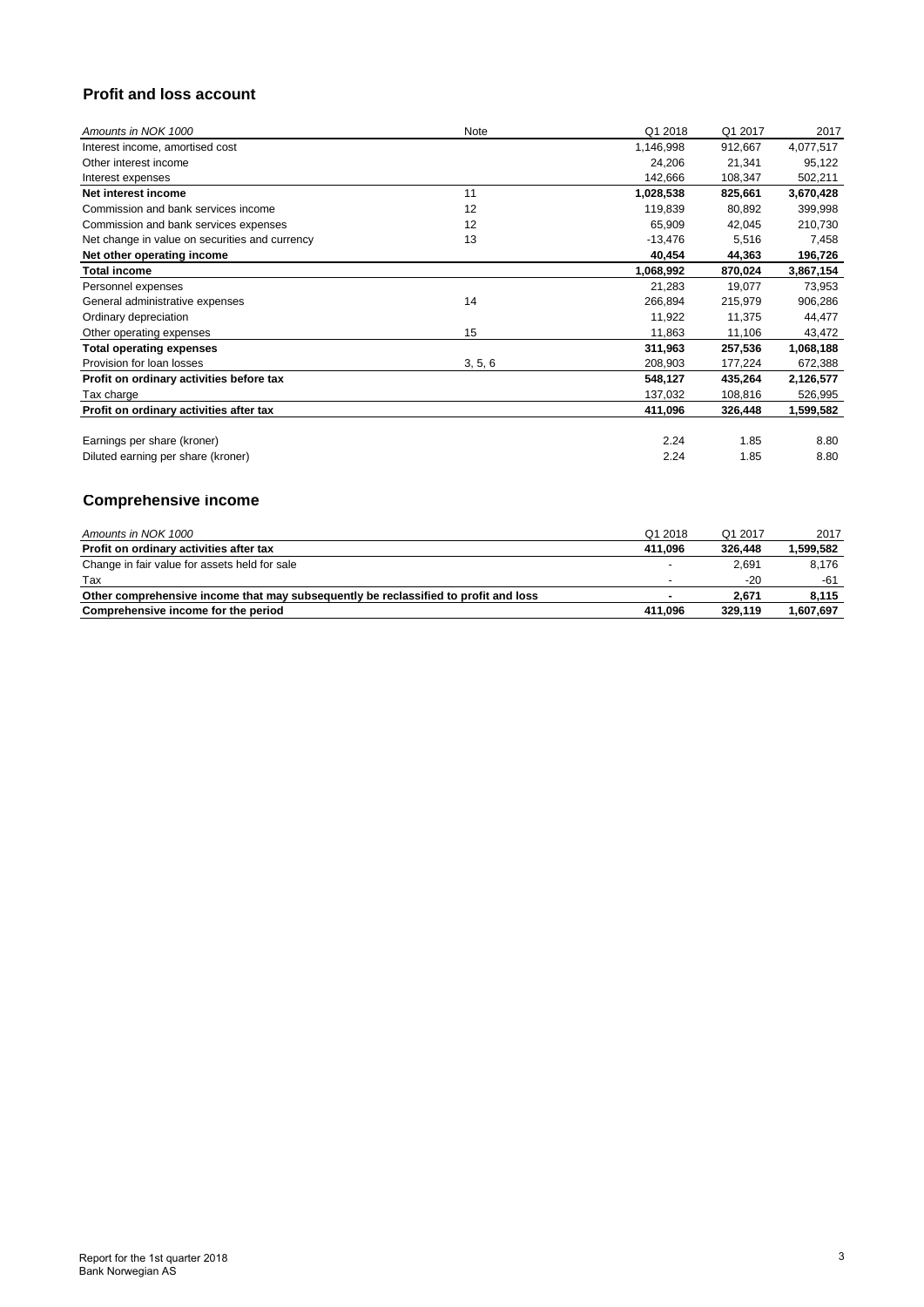# **Balance sheet**

| Amounts in NOK 1000                         | Note     | 31.3.18    | 31.3.17    | 31.12.17   |
|---------------------------------------------|----------|------------|------------|------------|
| <b>Assets</b>                               |          |            |            |            |
| Cash and deposits with the central bank     | 10, 17   | 65,982     | 59,986     | 65,976     |
| Loans and deposits with credit institutions | 10, 17   | 1,833,281  | 1,067,327  | 1,254,152  |
| Loans to customers                          | 4, 7, 17 | 33,813,701 | 27,152,968 | 32,451,553 |
| Certificates and bonds                      | 16       | 9,292,364  | 6,567,532  | 8,859,834  |
| <b>Financial derivatives</b>                | 16       | 49,364     | 2,578      | 1,935      |
| Shares and other securities                 | 16, 19   | 33,104     | 443        | 443        |
| Assets held for sale                        | 16, 19   |            | 27,437     | 32,922     |
| Intangible assets                           |          | 115,836    | 113,698    | 114,678    |
| Deferred tax asset                          |          | 11.157     | 3,771      | 11,157     |
| <b>Fixed assets</b>                         |          | 904        | 54         | 1,000      |
| Receivables                                 | 20       | 142,496    | 125,287    | 194,800    |
| <b>Total assets</b>                         |          | 45,358,189 | 35,121,081 | 42,988,451 |
| <b>Liabilities and equity</b>               |          |            |            |            |
| Loans from credit institutions              |          | 99,200     |            |            |
| Deposits from customers                     | 17       | 35,789,003 | 28,249,846 | 33,682,275 |
| Debt securities issued                      | 17, 18   | 1,934,592  | 1,798,667  | 2,242,423  |
| <b>Financial derivatives</b>                | 16       | 11,264     |            | 52,246     |
| Tax payable                                 |          | 391,742    | 310,971    | 525,886    |
| Other liabilities                           | 21       | 342,294    | 253,079    | 158,689    |
| Accrued expenses                            | 22       | 153,462    | 90,147     | 149,045    |
| Subordinated Ioan                           | 17, 18   | 474,677    | 274,892    | 474,614    |
| <b>Total liabilities</b>                    |          | 39,196,234 | 30,977,603 | 37,285,179 |
| Share capital                               |          | 183,315    | 183,315    | 183,315    |
| Share premium                               |          | 966,646    | 966,646    | 966,646    |
| Tier 1 capital                              |          | 635,000    | 335,000    | 635,000    |
| Retained earnings and other reserves        |          | 4,376,995  | 2,658,518  | 3,918,312  |
| <b>Total equity</b>                         | 23       | 6,161,955  | 4,143,479  | 5,703,272  |
| <b>Total liabilities and equity</b>         |          | 45,358,189 | 35,121,081 | 42,988,451 |

Bærum, 3 May, 2018 Board of directors of Bank Norwegian AS

Chairman of the Board \_\_\_\_\_\_\_\_\_\_\_\_\_\_\_\_\_ \_\_\_\_\_\_\_\_\_\_\_\_\_\_\_\_\_ John Høsteland

 $\overline{\phantom{a}}$  , we can assume that the contract of  $\overline{\phantom{a}}$ Christine Rødsæther Board Member

Board Member Bjørn Østbø

Board Member Lars Ola Kjos

 $\overline{\phantom{a}}$ Ninett Ruud Olsen Board Member

 $\overline{\phantom{a}}$ Tine Wollebekk CEO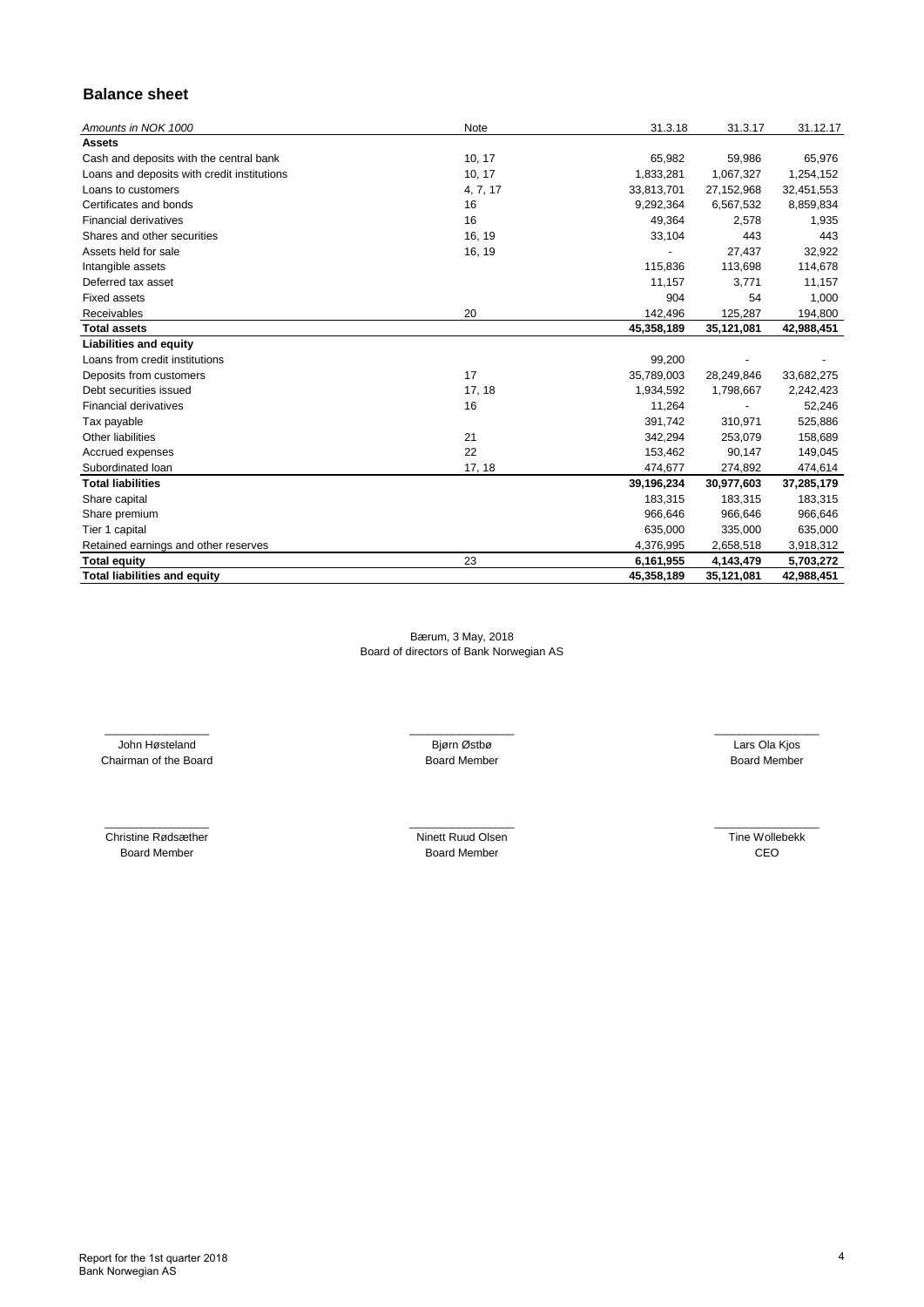# **Cash flow statement**

| Amounts in NOK 1000                                                 | Q1 2018      | Q1 2017      | 2017         |
|---------------------------------------------------------------------|--------------|--------------|--------------|
| Profit / loss before tax                                            | 411,096      | 329,119      | 1,607,697    |
| Unrealized gain or losses on currency                               | 40,925       | 7,018        | 47,565       |
| Depreciations and amortizations                                     | 11,922       | 11,375       | 44,477       |
| Provision for loan losses                                           | 208,903      | 177,224      | 672,388      |
| Change in loans to customers                                        | $-1,571,050$ | $-2,796,208$ | $-8,602,144$ |
| Change in deposits from customers                                   | 2,106,728    | 3,826,073    | 9,258,502    |
| Change in certificates and bonds                                    | $-432,530$   | $-2,103,329$ | $-4,395,632$ |
| Change in assets held for sale, before tax                          |              | $-2,691$     | 8,176        |
| Change in receivables, deferred tax asset and financial derivatives | 4,876        | $-33,339$    | $-104,202$   |
| Change in loans from credit institutions                            | 99,200       |              |              |
| Change in tax payable, accrued expenses and other liabilities       | 12,896       | 105,378      | 337,047      |
| Net cash flow from operating activities                             | 892,965      | $-479,380$   | $-1,126,125$ |
|                                                                     |              |              |              |
| Payment for acquisition of intangible assets                        | $-12,984$    | $-11,843$    | $-55,381$    |
| Payment for acquisition of tangible assets                          |              |              | $-1,050$     |
| Net cash flow from investment activities                            | $-12,984$    | $-11,843$    | $-56,431$    |
|                                                                     |              |              |              |
| Paid-in share capital and share premium                             |              | 500,000      | 500,000      |
| Change in write-downs under IFRS 9                                  | 54,569       |              |              |
| Issued debt securities                                              |              |              | 1,299,320    |
| Repayment of debt securities                                        | $-307,832$   | $-25,306$    | $-880,870$   |
| Issued subordinated loan                                            |              |              | 199,699      |
| Other changes in subordinated loan                                  | 63           | $-23$        |              |
| <b>Issued Tier 1 capital</b>                                        |              |              | 299,250      |
| Paid interest Tier 1 capital                                        | $-6,982$     | $-3,824$     | $-21,858$    |
| Change in shares and other securities                               | 260          |              |              |
| Net cash flow from financing activities                             | $-259,921$   | 470,847      | 1,395,541    |
|                                                                     |              |              |              |
| Currency effect on cash and cash equivalents                        | $-40,925$    | $-7,018$     | -47,565      |
| Net cash flow for the period                                        | 579,135      | $-27,395$    | 165,420      |
| Cash and cash equivalents at the start of the period                | 1,320,128    | 1,154,708    | 1,154,708    |
| Cash and cash equivalents at the end of the period                  | 1,899,263    | 1,127,313    | 1,320,128    |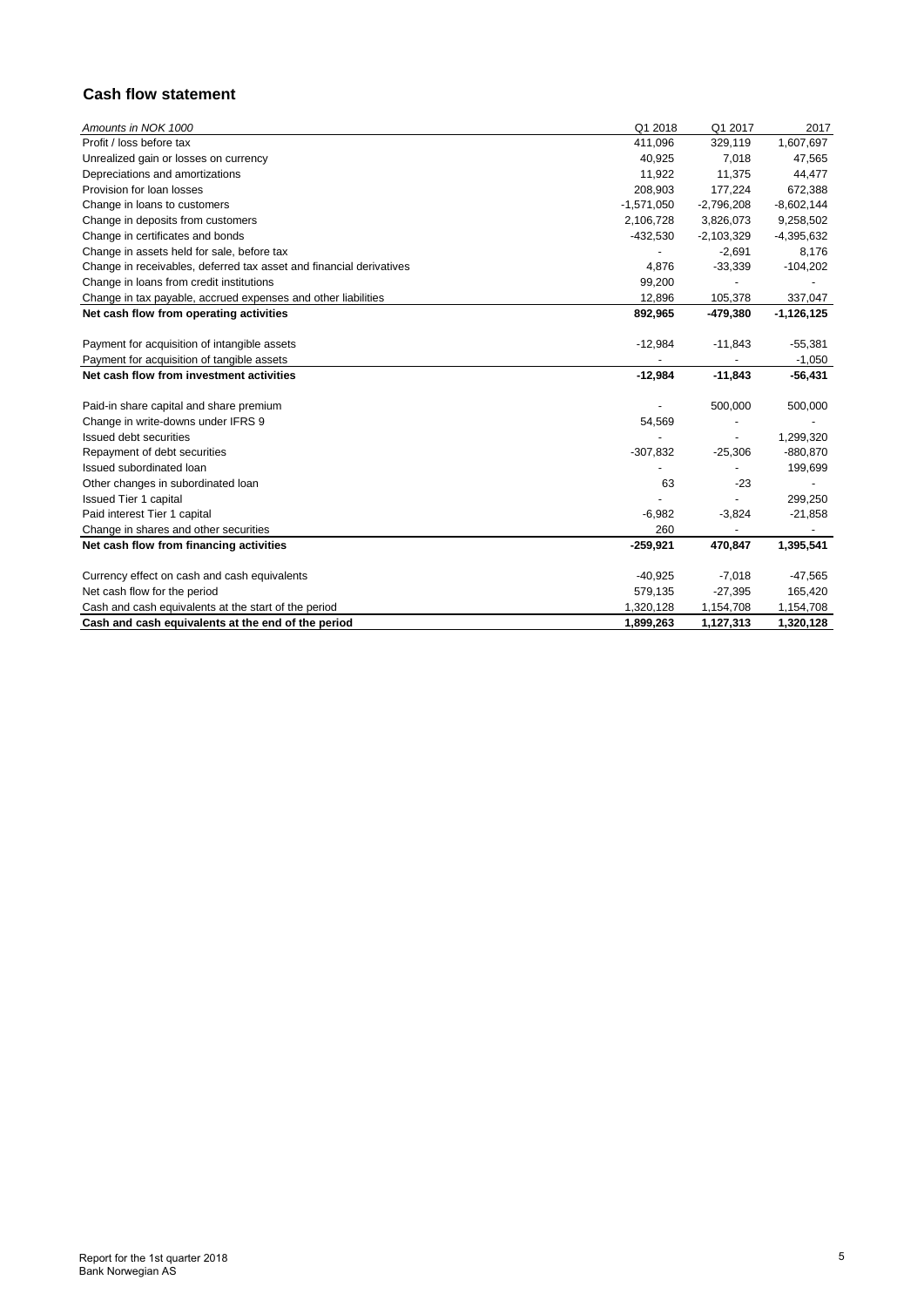# **Changes in equity**

|                                                              |               |         |         | Retained               |              |  |
|--------------------------------------------------------------|---------------|---------|---------|------------------------|--------------|--|
|                                                              |               | Share   | Tier 1  | earnings and           |              |  |
| Amounts in NOK 1000                                          | Share capital | premium |         | capital other reserves | Total equity |  |
| <b>Balance 31.12.17</b>                                      | 183,315       | 966,646 | 635,000 | 3,918,312              | 5,703,272    |  |
| This period's profit                                         |               |         |         | 411,096                | 411,096      |  |
| Items that may be reclassified to profit and loss, after tax |               |         |         |                        |              |  |
| Comprehensive income for the period                          | ۰             |         | ٠       | 411,096                | 411,096      |  |
| Paid interest Tier 1 capital                                 |               |         |         | $-6,982$               | $-6,982$     |  |
| Change in write-downs under IFRS 9                           |               |         |         | 54,569                 | 54,569       |  |
| <b>Balance 31.3.18</b>                                       | 183,315       | 966,646 | 635,000 | 4,376,995              | 6,161,955    |  |
|                                                              |               |         |         |                        |              |  |
| Amounts in NOK 1000                                          |               |         |         |                        |              |  |
| <b>Balance 31.12.16</b>                                      | 176,800       | 473,160 | 335,000 | 2,333,223              | 3,318,183    |  |
| This period's profit                                         |               |         |         | 326,448                | 326,448      |  |
| Items that may be reclassified to profit and loss, after tax |               |         |         | 2,671                  | 2,671        |  |
| Comprehensive income for the period                          | ۰             |         |         | 329,119                | 329,119      |  |
| Paid interest Tier 1 capital                                 |               |         |         | $-3,824$               | $-3,824$     |  |
| Capital increase                                             | 6,515         | 493,485 |         |                        | 500,000      |  |
| <b>Balance 31.3.17</b>                                       | 183,315       | 966,646 | 335,000 | 2,658,518              | 4,143,479    |  |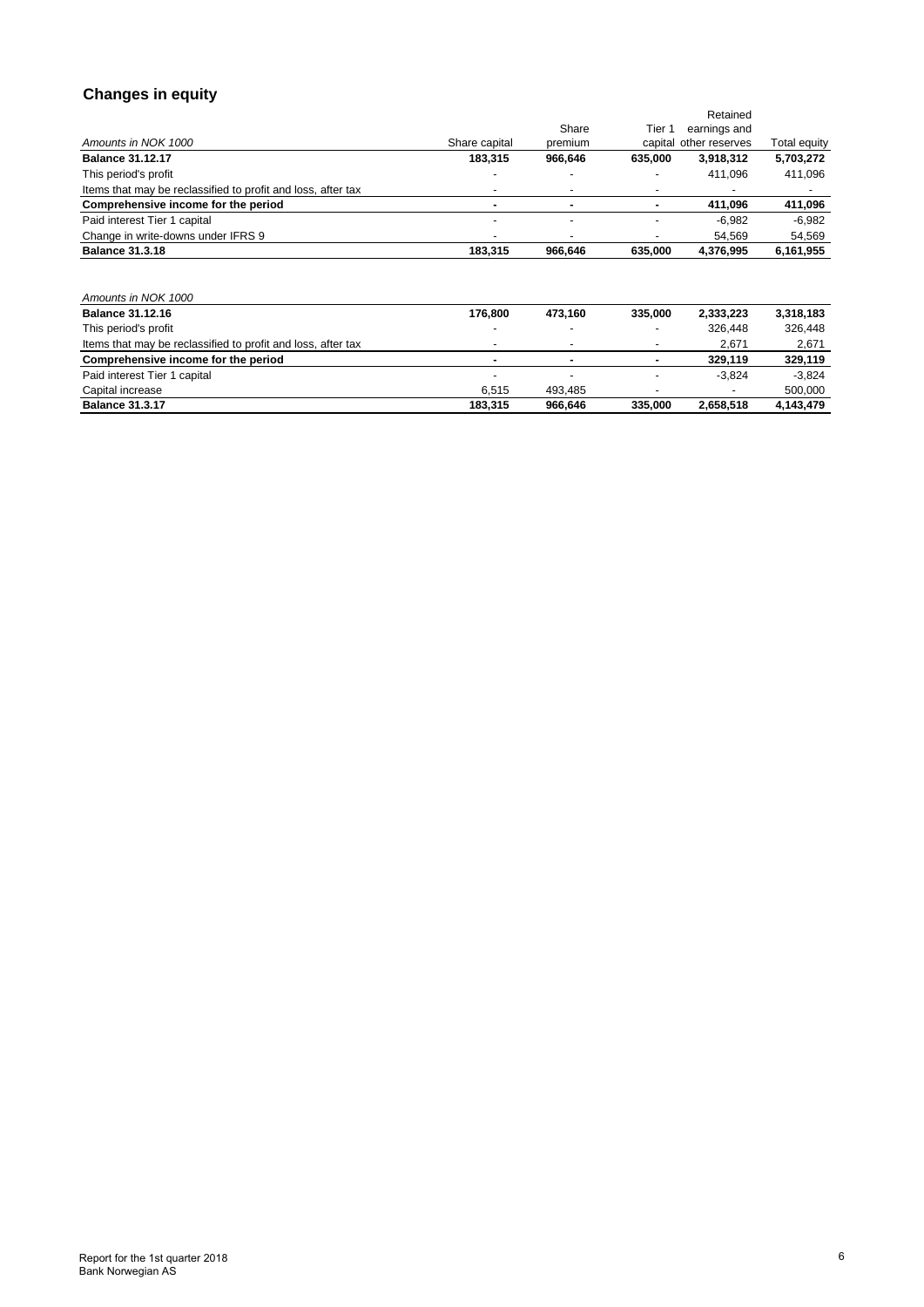#### **Note 1. General accounting principles**

The interim report for the first quarter 2018 is prepared according to International Financial Reporting Standards as adopted by the European Union, hereunder *IAS 34 Interim Financial Reporting* . The interim report for the first quarter 2018 is prepared using the same accounting principles and calculation methods as described in the Annual Report 2017, and should be read in conjunction with this.

#### **Accounting standards which have been implemented in 2018**

#### *IFRS 9 - Financial Instruments*

IASB has published the final version of IFRS 9 *Financial Instruments* , which will replace IAS 39 *Financial Instruments – Recognition and Measurement* . IFRS 9 introduces changes to the rules for the classification and measurement of financial instruments, impairment of financial assets and hedge accounting. The standard is effective for annual reporting periods beginning on 1 January 2018 or later. Earlier application is permitted. The standard must be applied retrospectively, except for hedge accounting. Restatement of comparative figures is not required. The standard was approved by the EU in the 4th quarter of 2016.

The rules for classification and measurement of financial assets under IFRS 9 are more principle-based than the rules under IAS 39. Under IFRS 9, financial assets are assessed based on the entity's business model and the asset's cash flows. The bank has made an assessment of the balance sheet with regards to classification and measurement of financial assets. The bank has reclassified *Assets held for sale* to *Shares and other securities* . The classification and measurement of the bank's financial liabilities have not been affected by the transition to IFRS 9.

*Assets held for sale* , which consist of the bank's ownership interest in Visa Norge FLI, was under IAS 39 classified at fair value through other comprehensive income (with reclassification). The asset was held for sale, and will after the implementation of IFRS 9 be classified at fair value through profit or loss. For further details, see note 3.

IFRS 9 requires write-downs on loans to be calculated using different assumptions about future development of credit losses. The bank has made calculations of losses under IFRS 9 based on a base, upper and lower scenario. The calculations at 31.12.17 show an after-tax reduction of write-downs of NOK 55 million after tax compared to write-downs under IAS 39. The decreased in write-downs has been booked as a change in equity as per 1.1.2018, and increases *Loans to customers* .

In connection with the introduction of IFRS 9, an amendment to *IAS 1, par. 82 (a)* was made that applies to accounting periods beginning on or after 1 January 2018. According to this change, interest income calculated using the effective interest rate method (financial assets measured at amortized cost or at fair value through comprehensive income) shall be presented separately in the income statement. The bank has classified *Cash and deposits with the central bank* , *Loans and deposits with credit institutions* and *Loans to customers* at amortized cost. Interest income calculated using the effective interest method is presented separately in the income statement. Comparative figures are presented accordingly.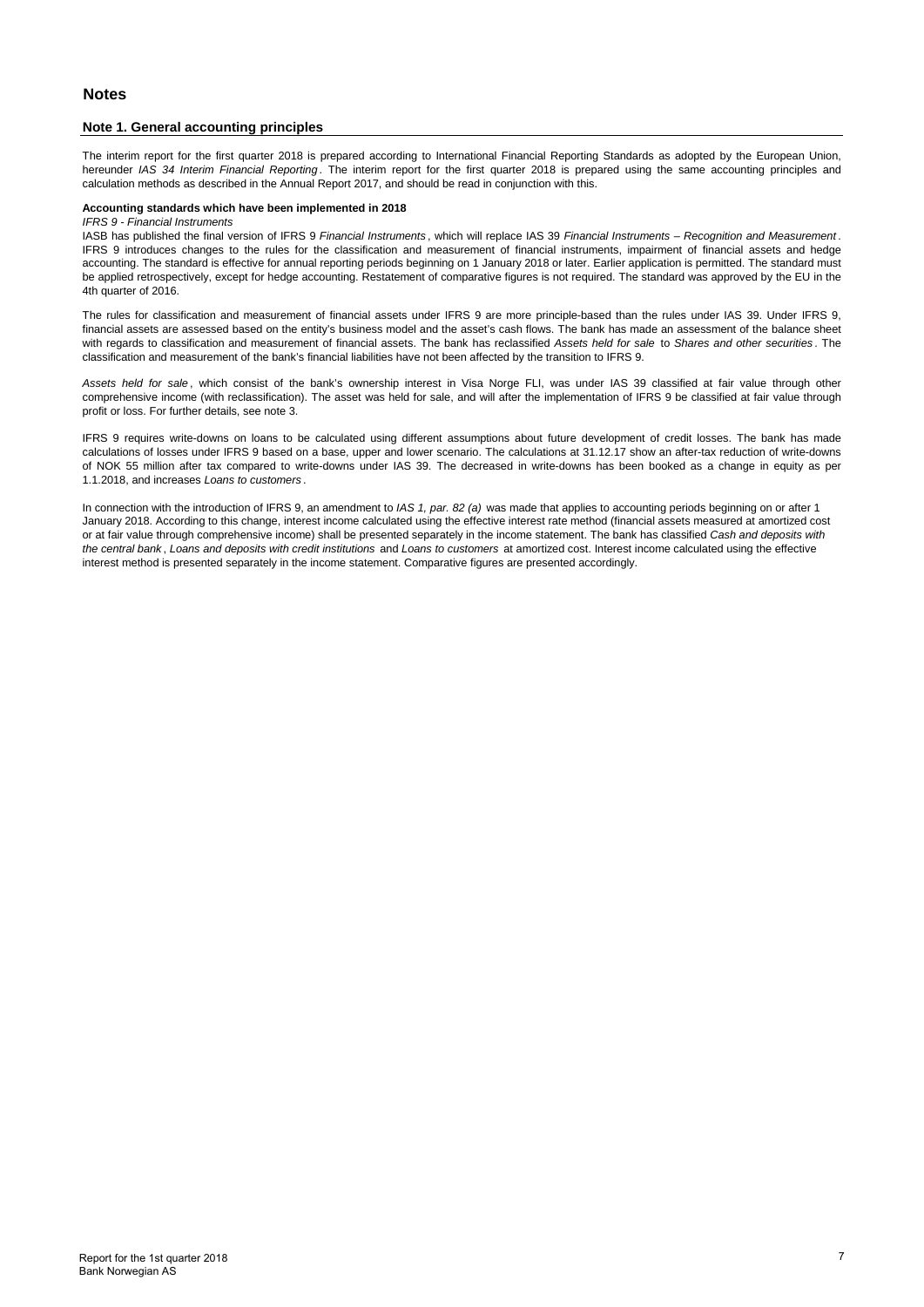## **Note 2. Segments**

The profit and loss and balance sheet presentation for segments are based on internal financial reporting as it is reported to group management. The figures are based on Bank Norwegian's governance model and accounting principles.

| Profit and loss account Q1 2018 |  |  |  |
|---------------------------------|--|--|--|
|---------------------------------|--|--|--|

| Amounts in NOK 1000                                               | Norway                  | Sweden                 | Denmark              | Finland                | Total                   |
|-------------------------------------------------------------------|-------------------------|------------------------|----------------------|------------------------|-------------------------|
| Net interest income                                               | 501,904                 | 176,261                | 109,669              | 240,705                | 1,028,538               |
| Net other operating income                                        | 38,661                  | 10,672                 | 617                  | $-9,496$               | 40,454                  |
| <b>Total income</b>                                               | 540,565<br>138,714      | 186,933<br>75,069      | 110,286              | 231,208                | 1,068,992               |
| Total operating expenses<br>Provision for loan losses             | 55,423                  | 59,346                 | 38,918<br>47,191     | 59,261<br>46,942       | 311,963<br>208,903      |
| Profit on ordinary activities before tax                          | 346,428                 | 52,518                 | 24,177               | 125,005                | 548,127                 |
| Tax charge                                                        | 86,607                  | 13,130                 | 6,044                | 31,251                 | 137,032                 |
| Profit on ordinary activities after tax                           | 259,821                 | 39,389                 | 18,133               | 93,754                 | 411,096                 |
| Other comprehensive income                                        |                         |                        |                      |                        |                         |
| Comprehensive income for the period                               | 259,821                 | 39,389                 | 18,133               | 93,754                 | 411,096                 |
|                                                                   |                         |                        |                      |                        |                         |
| Balance sheet 31.3.18                                             |                         |                        |                      |                        |                         |
| Amounts in NOK 1000                                               | Norway                  | Sweden                 | Denmark              | Finland                | Total                   |
| Loans to customers                                                | 17,195,567              | 5,554,064              | 3,311,670            | 7,752,364              | 33,813,665              |
| Other assets                                                      | 6,855,525               | 1,993,666              | 1,057,104            | 1,638,229              | 11,544,524              |
| <b>Total assets</b>                                               | 24,051,092              | 7,547,730              | 4,368,774            | 9,390,593              | 45,358,189              |
| Deposits from customers                                           | 18,573,609              | 5,800,286              | 3,337,984            | 8,077,088              | 35,788,967              |
| Other liabilities and equity                                      | 5,477,483               | 1,747,444              | 1,030,789            | 1,313,505              | 9,569,222               |
| <b>Total liabilities and equity</b>                               | 24,051,092              | 7,547,730              | 4,368,774            | 9,390,593              | 45,358,189              |
|                                                                   |                         |                        |                      |                        |                         |
| Profit and loss account Q1 2017                                   |                         |                        |                      |                        |                         |
| Amounts in NOK 1000                                               | Norway                  | Sweden                 | Denmark              | Finland                | Total                   |
| Net interest income                                               | 468,428                 | 161,450                | 60,395               | 135,387                | 825,661                 |
| Net other operating income                                        | 32,487                  | 12,801                 | 879                  | $-1,804$               | 44,363                  |
| <b>Total income</b>                                               | 500,916                 | 174,251                | 61,275               | 133,583                | 870,024                 |
| Total operating expenses                                          | 123,380                 | 56,573                 | 41,019               | 36,564                 | 257,536                 |
| Provision for loan losses                                         | 70,385                  | 49,113                 | 31,377               | 26,349                 | 177,224                 |
| Profit on ordinary activities before tax                          | 307,150                 | 68,565                 | $-11,121$            | 70,671                 | 435,264                 |
| Tax charge<br>Profit on ordinary activities after tax             | 76,788<br>230,363       | 17,141<br>51,424       | $-2,780$<br>$-8,341$ | 17,668<br>53,003       | 108,816<br>326,448      |
|                                                                   |                         |                        |                      |                        |                         |
|                                                                   |                         |                        |                      |                        |                         |
|                                                                   |                         |                        |                      |                        |                         |
| Other comprehensive income<br>Comprehensive income for the period | 2,671<br>233,034        | 51,424                 | $-8,341$             | 53,003                 | 2,671<br>329,119        |
|                                                                   |                         |                        |                      |                        |                         |
| Balance sheet 31.3.17                                             |                         |                        |                      |                        |                         |
| Amounts in NOK 1000                                               | Norway                  | Sweden                 | Denmark              | Finland                | Total                   |
| Loans to customers                                                | 15, 141, 165            | 5,507,688              | 2,046,659            | 4,457,456              | 27,152,968              |
| Other assets                                                      | 6,058,819               | 686,407                | 1,003,888            | 219,000                | 7,968,113               |
| <b>Total assets</b>                                               | 21,199,984              | 6,194,095              | 3,050,547            | 4,676,456              | 35,121,081              |
| Deposits from customers                                           |                         |                        |                      |                        |                         |
| Other liabilities and equity                                      | 16,565,752<br>4,634,232 | 5,458,927<br>735,168   | 2,880,879<br>169,668 | 3,344,289<br>1,332,167 | 28,249,846<br>6,871,235 |
| <b>Total liabilities and equity</b>                               | 21,199,984              | 6,194,095              | 3,050,547            | 4,676,456              | 35,121,081              |
|                                                                   |                         |                        |                      |                        |                         |
|                                                                   |                         |                        |                      |                        |                         |
| Profit and loss account 2017                                      |                         |                        |                      |                        |                         |
| Amounts in NOK 1000                                               | Norway                  | Sweden                 | Denmark              | Finland                | Total                   |
| Net interest income                                               | 1,947,738               | 662,788                | 320,989              | 738,913                | 3,670,428               |
| Net other operating income<br><b>Total income</b>                 | 128,393                 | 60,055<br>722,843      | 3,864<br>324,853     | 4,414<br>743,327       | 196,726                 |
| Total operating expenses                                          | 2,076,131<br>508,491    | 248,391                | 136,989              | 174,317                | 3,867,154<br>1,068,188  |
| Provision for loan losses                                         | 192,354                 | 147,436                | 151,982              | 180,617                | 672,388                 |
| Profit on ordinary activities before tax                          | 1,375,286               | 327,017                | 35,882               | 388,393                | 2,126,577               |
| Tax charge                                                        | 336,358                 | 84,575                 | 7,532                | 98,531                 | 526,995                 |
| Profit on ordinary activities after tax                           | 1,038,928               | 242,442                | 28,350               | 289,862                | 1,599,582               |
|                                                                   |                         |                        |                      |                        |                         |
| Other comprehensive income<br>Comprehensive income for the period | 8,115<br>1,047,043      | 242,442                | 28,350               | 289,862                | 8,115<br>1,607,697      |
|                                                                   |                         |                        |                      |                        |                         |
| Balance 31.12.17                                                  |                         |                        |                      |                        |                         |
| Amounts in NOK 1000                                               | Norway                  | Sweden                 | Denmark              | Finland                | Total                   |
| Loans to customers                                                | 16,561,731              | 5,718,448              | 3,121,962            | 7,049,412              | 32,451,553              |
| Other assets                                                      | 6,462,719               | 1,937,559              | 926,098              | 1,210,522              | 10,536,898              |
| <b>Total assets</b>                                               | 23,024,450              | 7,656,007              | 4,048,060            | 8,259,934              | 42,988,451              |
|                                                                   |                         |                        |                      |                        |                         |
| Deposits from customers<br>Other liabilities and equity           | 17,909,435<br>5,115,048 | 5,875,474<br>1,780,534 | 3,313,982<br>734,078 | 6,583,384<br>1,676,550 | 33,682,275<br>9,306,210 |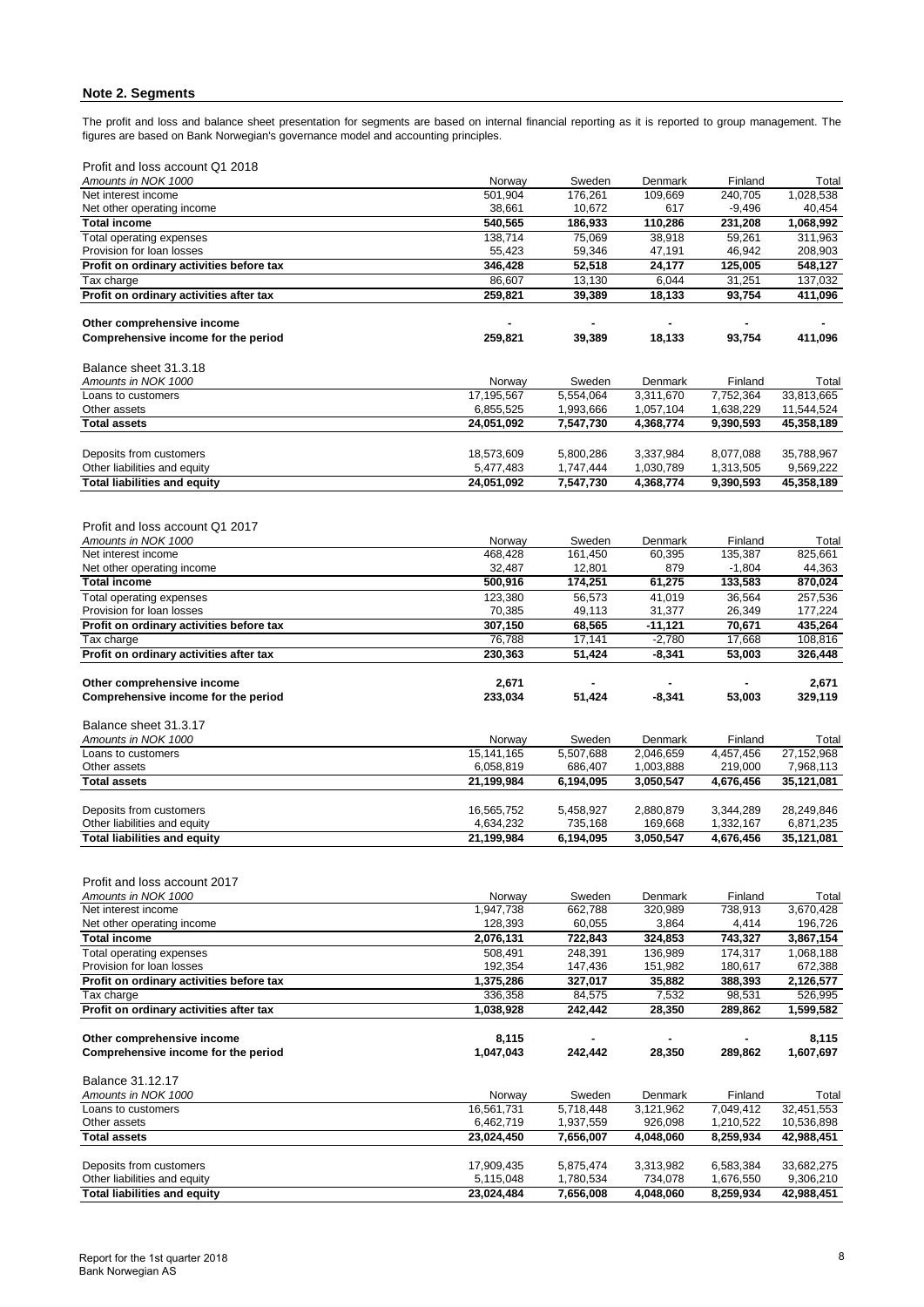## **Note 3. IFRS 9**

## **Note 3.1. Change in balance sheet items**

| <b>IAS 39</b><br>Change in balance sheet items |                |            | IFRS 9         |            |  |
|------------------------------------------------|----------------|------------|----------------|------------|--|
|                                                |                | Book value |                | Book value |  |
| <b>Financial assets</b>                        | Category       | 31.12.17   | Category       | 1.1.18     |  |
| Cash and deposits with sentral banks           | Amortised cost | 65.976     | Amortised cost | 65.976     |  |
| Loans and deposits with credit institutions    | Amortised cost | 1.254.152  | Amortised cost | 1,254,152  |  |
| Loans to customers                             | Amortised cost | 32.451.553 | Amortised cost | 32,524,311 |  |
| Certificates and bonds                         | Fair value     | 8.859.834  | Fair value     | 8.859.834  |  |
| Financial derivatives                          | Fair value     | 1.935      | Fair value     | 1.935      |  |
| Shares and other securities                    | Fair value     | 443        | Fair value     | 33.365     |  |
| Assets held for sale*                          | Fair value**   | 32.922     | Fair value     |            |  |

\* Will be reclassified to *Shares and other securites* under IFRS 9.

\*\* Fair value through other comprehensive income.

The table below shows reclassification of balance sheet items and new expected credit loss.

| The table below shows reclassification of balance sheet items and new expected credit loss. |               |           |                          |            |
|---------------------------------------------------------------------------------------------|---------------|-----------|--------------------------|------------|
|                                                                                             |               |           | New model                |            |
|                                                                                             |               | Reclass-  | for expected             |            |
|                                                                                             | <b>IAS 39</b> | ification | credit loss              | IFRS 9     |
| Loans to customers                                                                          |               |           |                          |            |
| Balance 31.12.17                                                                            | 32,451,553    |           |                          |            |
| Change in expected credit loss                                                              |               |           | 72,758                   |            |
| <b>Balance 1.1.18</b>                                                                       |               |           |                          | 32,524,311 |
|                                                                                             |               |           | New model                |            |
|                                                                                             |               | Reclass-  | for expected             |            |
|                                                                                             | <b>IAS 39</b> | ification | credit loss              | IFRS 9     |
| Shares and other securities                                                                 |               |           |                          |            |
| Balance 31.12.17                                                                            | 443           |           |                          |            |
| Reclassification                                                                            |               | 32,922    | $\overline{\phantom{a}}$ |            |
| <b>Balance 1.1.18</b>                                                                       | ٠             |           | ٠                        | 33,365     |
|                                                                                             |               |           |                          |            |
|                                                                                             |               |           | New model                |            |
|                                                                                             |               | Reclass-  | for expected             |            |
|                                                                                             | <b>IAS 39</b> | ification | credit loss              | IFRS 9     |
| Assets held for sale                                                                        |               |           |                          |            |
| <b>Balance 31.12.17</b>                                                                     | 32,922        |           |                          |            |
| Reclassification                                                                            |               | $-32,922$ |                          |            |
| <b>Balance 1.1.18</b>                                                                       |               |           |                          |            |
|                                                                                             |               |           |                          |            |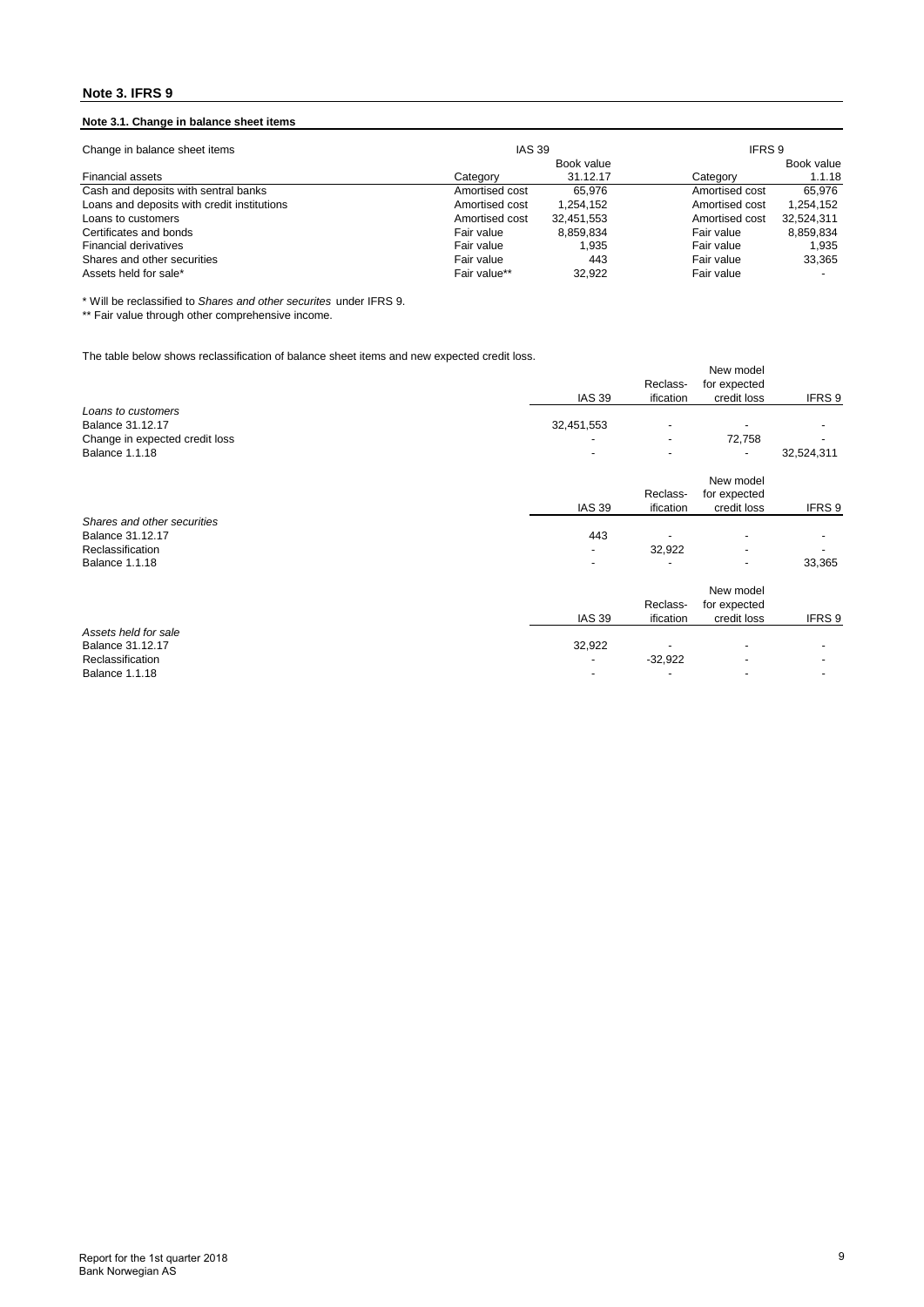#### **Note 3.2. Economical variables used to measure expected credit loss**

The bank has chosen to disclose the three most important modeling variables in each individual country. The variables differ between countries. The following macro-economic variables are used in the models: real interest rate in absolute terms, 3-month interbank rate, unemployment level in thousands, hourly pay in NOK, aggregated monthly consumption for the entire population measured in millions in local currency, and unemployment rate in percentage of the total labor force. The data is modeled accross three scenarios: a base, an upper and a lower case for expected credit loss. The model is based on the NiGEM-model developed by UK's Institute of Economic and Social Research.

The following weights has been used across all portfolios per 31.3.18:

- Base scenario for expected credit loss: 40%

- Upper scenario for expected credit loss: 30%

- Lower scenario for expected credit loss: 30%

| Norway         |                         |               | 2019     | 2020     | 2021     | 2022     | 2023     |
|----------------|-------------------------|---------------|----------|----------|----------|----------|----------|
|                |                         | Base          | 1.54 %   | 2.07%    | 2.72%    | 3.26 %   | 3.26 %   |
|                | 3-month interbank rate  | Upper         | 1.29 %   | 1.82%    | 2.47%    | 3.01 %   | 3.01%    |
|                |                         | Lower         | 2.20%    | 2.59%    | 3.18%    | 3.58%    | 3.74 %   |
|                |                         | Base          | 415      | 427      | 441      | 456      | 471      |
|                | Hourly pay in NOK       | Upper         | 430      | 447      | 465      | 484      | 503      |
|                |                         | Lower         | 406      | 417      | 428      | 440      | 452      |
|                |                         | Base          | $-0.84%$ | $-0.31%$ | 0.07%    | 0.31%    | 0.14%    |
|                | Real interest rate      | Upper         | $-1.24%$ | $-0.71%$ | $-0.33%$ | $-0.09%$ | $-0.26%$ |
|                |                         | Lower         | 0.54 %   | 0.59%    | 0.89%    | 1.41%    | 0.97%    |
|                |                         |               | 2019     | 2020     | 2021     | 2022     | 2023     |
| Sweden         |                         | Base          | 0.23%    | 0.94%    | 1.62%    | 2.23 %   | 2.82%    |
|                | 3-month interbank rate  |               | $-0.03%$ | 0.44%    | 0.93%    | 1.33 %   | 1.73%    |
|                |                         | Upper         | 0.63%    | 1.62%    | 2.58%    | 3.46%    | 4.34 %   |
|                |                         | Lower<br>Base | 359      | 363      | 372      | 383      | 389      |
|                | Unemployment level in   |               | 317      | 320      | 326      | 331      | 345      |
|                | thousands               | Upper         |          |          |          |          |          |
|                |                         | Lower         | 393      | 399      | 409      | 423      | 431      |
|                |                         | Base          | 177,366  | 181,963  | 186,156  | 190,161  | 194,175  |
|                | Consumption in millions | Upper         | 181,261  | 186,836  | 191,867  | 196,431  | 200,816  |
|                |                         | Lower         | 172,372  | 175,024  | 177,541  | 180,192  | 183,626  |
| <b>Denmark</b> |                         |               | 2019     | 2020     | 2021     | 2022     | 2023     |
|                |                         | Base          | 0.45%    | 0.97%    | 1.48%    | 2.00%    | 2.50%    |
|                | 3-month interbank rate  | Upper         | 0.98%    | 1.38%    | 1.86%    | 2.32 %   | 2.79%    |
|                |                         | Lower         | 0.11%    | 0.60%    | 1.18%    | 1.75%    | 2.29%    |
|                |                         | <b>Base</b>   | 79,163   | 80,691   | 82,242   | 83,808   | 85,407   |
|                | Consumption in millions | Upper         | 83,220   | 85,820   | 88,284   | 90,701   | 93,115   |
|                |                         | Lower         | 74,788   | 75,349   | 76,221   | 77,138   | 78,091   |
|                |                         | Base          | 5.62%    | 5.74 %   | 5.71%    | 5.66%    | 5.65 %   |
|                | Unemployment percentage | Upper         | 4.73%    | 4.95%    | 5.09%    | 5.34 %   | 5.44 %   |
|                |                         | Lower         | 6.64%    | 6.44 %   | 6.19%    | 5.97 %   | 5.89%    |
|                |                         |               |          |          |          |          |          |
| <b>Finland</b> |                         |               | 2019     | 2020     | 2021     | 2022     | 2023     |
|                |                         | Base          | 0.34 %   | 0.88%    | 1.34 %   | 1.81%    | 2.27 %   |
|                | 3-month interbank rate  | Upper         | 0.83%    | 1.27%    | 1.67%    | 2.08%    | 2.52%    |
|                |                         | Lower         | $-0.08%$ | 0.33%    | 0.88%    | 1.39 %   | 1.90%    |
|                |                         | Base          | 9,402    | 9,517    | 9,635    | 9,762    | 9,896    |
|                | Consumption in millions | Upper         | 9,891    | 10,131   | 10,343   | 10,551   | 10,759   |
|                |                         | Lower         | 8,930    | 8,934    | 8,974    | 9,033    | 9,106    |
|                |                         | Base          | 7.86%    | 7.65%    | 7.58%    | 7.48%    | 7.36%    |
|                | Unemployment percentage | Upper         | 5.34 %   | 5.96%    | 6.40%    | 6.45%    | 6.72%    |
|                |                         | Lower         | 10.40%   | 9.64%    | 8.67%    | 8.39%    | 7.89%    |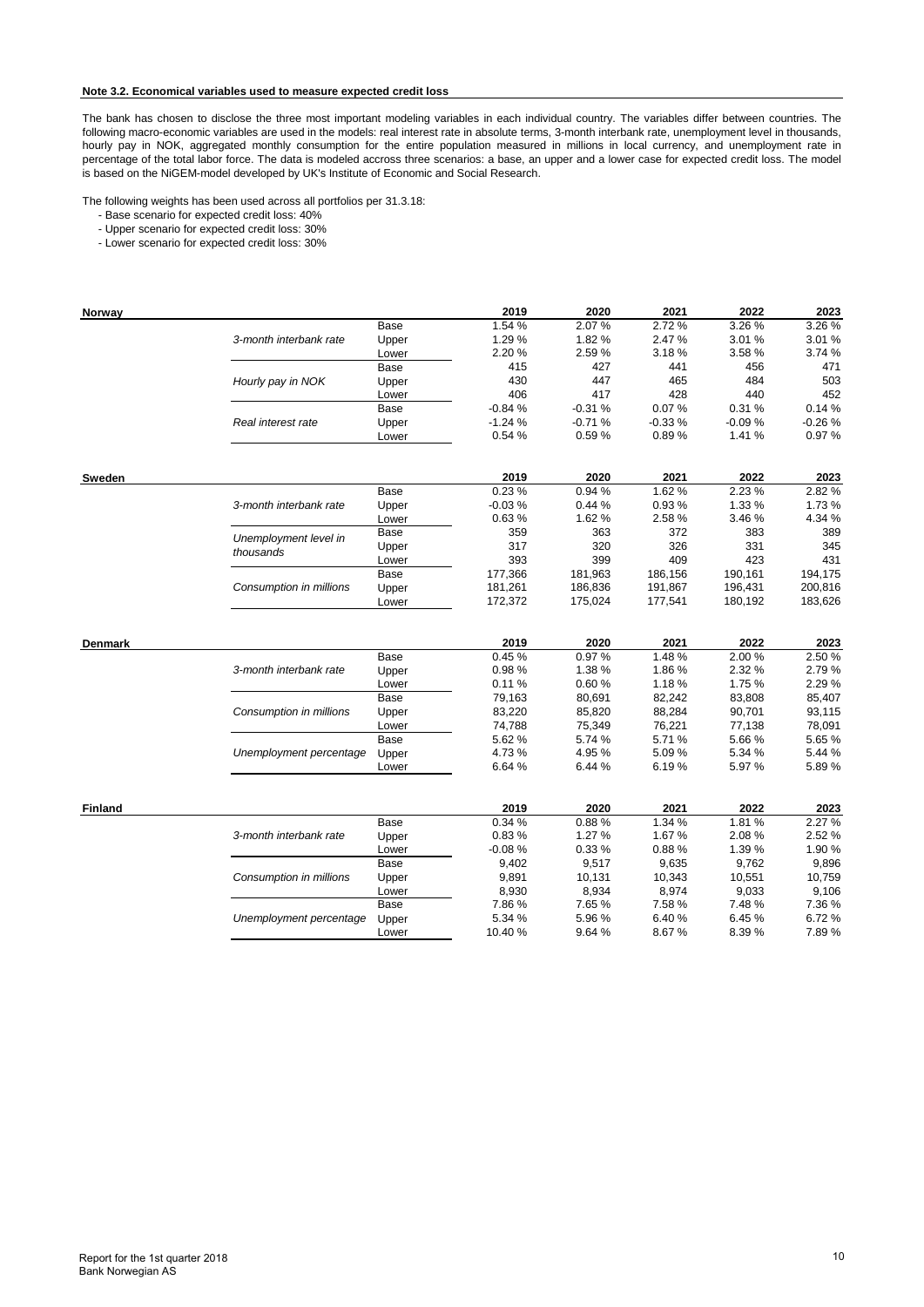#### **Note 3.3. Significant increase in credit risk**

Probability of default (PD) is an experience-based probability that a commitment is in breach for more than 90 days in the next twelve months. The tables below show the different trigger levels that need to be in place for a commitment to be classified in Stage 2 due to a significant increase in credit risk. A significant increase in credit risk is assessed on the basis of several criteria, including late payment beyond 30 days after maturity. The most important factor for the assessment is a comparison between the original probability of default and the probability of default at the reporting date. Each product has its own threshold values when one considers an increase to be significant. Products with absolute low application PDs therefore lead to high trigger requirements, as they are relative and come from a low level.

| Original       | Instalment | Original             | Credit card |
|----------------|------------|----------------------|-------------|
| Norway         | <b>PD</b>  | <b>PD</b><br>loans   | loans       |
|                | $<=5\%$    | 700 %<br>$\leq$ -2%  | 900 %       |
| $>5\%$ , 10%]  |            | $>2\%$<br>30 %       | $0\%$       |
|                | >10%       | 20 %                 |             |
| Original       | Instalment | Original             | Credit card |
| Sweden         | <b>PD</b>  | <b>PD</b><br>loans   | loans       |
| $<=20\%$       |            | 30 %<br>$<=2\%$      | 900 %       |
|                | >20%       | 10 %<br>$>2\%$ , 5%] | 40 %        |
|                |            | $>5\%$               | $0\%$       |
| Original       | Instalment | Original             | Credit card |
| <b>Denmark</b> | <b>PD</b>  | <b>PD</b><br>loans   | loans       |
| $<=20%$        |            | 300 %<br>$<=50\%$    | 80%         |
| $>20\%$ , 40%] |            | 100 %<br>$>50\%$     | $0\%$       |
|                | >40%       | 20 %                 |             |
| Original       | Instalment | Original             | Credit card |
| <b>Finland</b> | <b>PD</b>  | <b>PD</b><br>loans   | loans       |
| $<=20\%$       |            | 200 %<br>$<=30\%$    | 200 %       |
| $>20\%$ , 40%] |            | 100 %<br>$>30\%$     | 30 %        |
|                | >40%       | 40 %                 |             |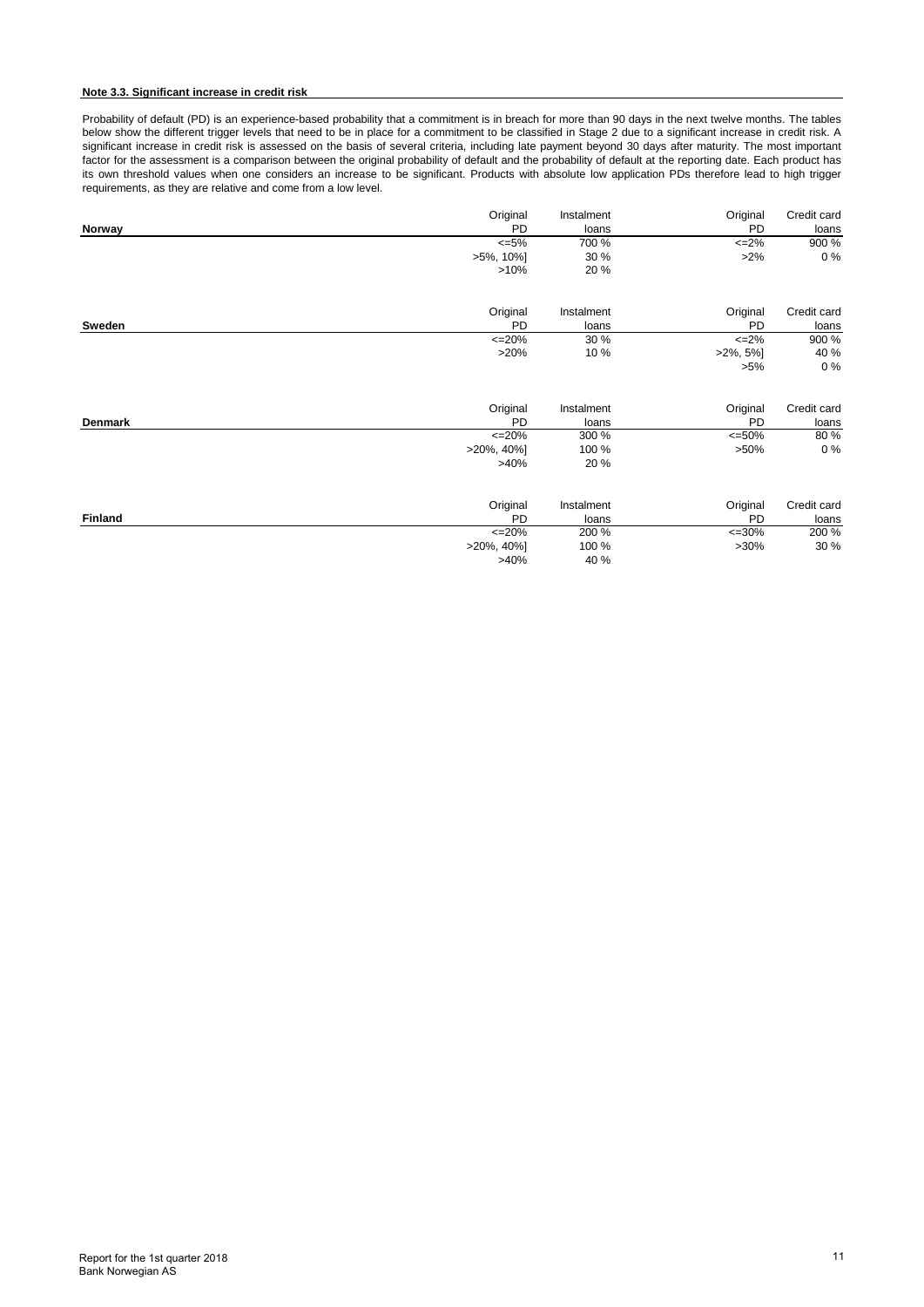## **Note 4. Loans to customers by customer groups**

|                           |             | Loan loss allowance |         |         |            |
|---------------------------|-------------|---------------------|---------|---------|------------|
| Amounts in NOK 1000       | Gross Ioans | Stage 1             | Stage 2 | Stage 3 | Total      |
| Instalment Ioans Norway   | 11,968,818  | 44.135              | 33.445  | 234.987 | 11.656.252 |
| Credit card loans Norway  | 5.613.301   | 6.560               | 6.479   | 58,556  | 5,541,706  |
| Instalment Ioans Sweden   | 3.898.236   | 37.500              | 90.069  | 91,553  | 3,679,113  |
| Credit card loans Sweden  | 1.935.512   | 8.691               | 27.015  | 27.675  | 1.872.132  |
| Instalment Ioans Denmark  | 2,965,585   | 54,306              | 34,388  | 136,800 | 2,740,092  |
| Credit card loans Denmark | 650.880     | 14.197              | 11.427  | 53.727  | 571,529    |
| Instalment Ioans Finland  | 6.638.906   | 34.427              | 56.757  | 138.951 | 6,408,771  |
| Credit card loans Finland | 1,384,763   | 7.571               | 22.879  | 10,206  | 1,344,106  |
| Total                     | 35,056,002  | 207,388             | 282,458 | 752.454 | 33,813,701 |

## **Note 5. Change in loan loss allowance**

## **Instalment loans Norway**

| Loan loss allowance                                                  | Stage 1<br>12 months<br>expected | Stage 2<br>Lifetime<br>expected | Stage 3<br>Lifetime<br>expected |          |
|----------------------------------------------------------------------|----------------------------------|---------------------------------|---------------------------------|----------|
| Amounts in NOK 1000                                                  | credit loss                      | credit loss                     | credit loss                     | Total    |
| Loan loss allowance as at 1.1.18                                     | 43,909                           | 31.966                          | 199.148                         | 275,022  |
| Transfers:                                                           |                                  |                                 |                                 |          |
| Transfers between Stage 1 and Stage 2                                | $-3,375$                         | 15,208                          |                                 | 11,834   |
| Transfers between Stage 1 and Stage 3                                | $-134$                           |                                 | 128                             | -5       |
| Transfers between Stage 2 and Stage 1                                | 1,881                            | $-5,477$                        |                                 | $-3,596$ |
| Transfers between Stage 2 and Stage 3                                | $\overline{\phantom{a}}$         | $-10.549$                       | 28.741                          | 18,192   |
| Transfers between Stage 3 and Stage 2                                | $\overline{\phantom{0}}$         | 870                             | $-8.662$                        | $-7,793$ |
| Transfers between Stage 3 and Stage 1                                | 12                               |                                 | $-841$                          | $-829$   |
| Financial assets issued or purchased                                 | 4,042                            | 1,375                           |                                 | 5,417    |
| Financial assets derecognized in the period, including down payments | $-2,200$                         | 52                              | 16,473                          | 14,325   |
| Loan loss allowance as at 31.3.18                                    | 44,135                           | 33,445                          | 234,987                         | 312,567  |
| Loan loss provisions and quarantees                                  |                                  |                                 |                                 |          |

The loan loss allowance is calculated based on the expected credit loss (ECL) using the 3-stage method as described in note 2.1 of the Annual Report 2017.

Migration out of one stage is calculated at opening date 1.1.2018, while migration into one stage is calculated at the closing date 31.3.2018.

| Amounts in NOK 1000                         | Stage 1                  | Stage 2    | Stage 3                  | Total      |
|---------------------------------------------|--------------------------|------------|--------------------------|------------|
| Gross loans to customers as at 1.1.18       | 9.456.580                | 1,262,159  | 963.985                  | 11,682,724 |
| Transfers:                                  |                          |            |                          |            |
| Transfers between Stage 1 and Stage 2       | $-630.874$               | 631.130    | $\overline{\phantom{0}}$ | 255        |
| Transfers between Stage 1 and Stage 3       | $-22.411$                |            | 22.690                   | 279        |
| Transfers between Stage 2 and Stage 1       | 348.469                  | $-369.060$ |                          | $-20.591$  |
| Transfers between Stage 2 and Stage 3       | $\overline{\phantom{a}}$ | $-211.151$ | 211.533                  | 382        |
| Transfers between Stage 3 and Stage 2       | $\overline{\phantom{a}}$ | 39.888     | -48.831                  | $-8,943$   |
| Transfers between Stage 3 and Stage 1       | 2.188                    |            | $-4.391$                 | $-2.203$   |
| New financial assets issued or purchased    | 819.608                  | 38.849     |                          | 858,457    |
| Financial assets derecognized in the period | $-443.671$               | $-66.527$  | $-31.343$                | $-541.541$ |
| Gross loans to customer as at 31.3.18       | 9,529,888                | 1,325,287  | 1.113.643                | 11,968,818 |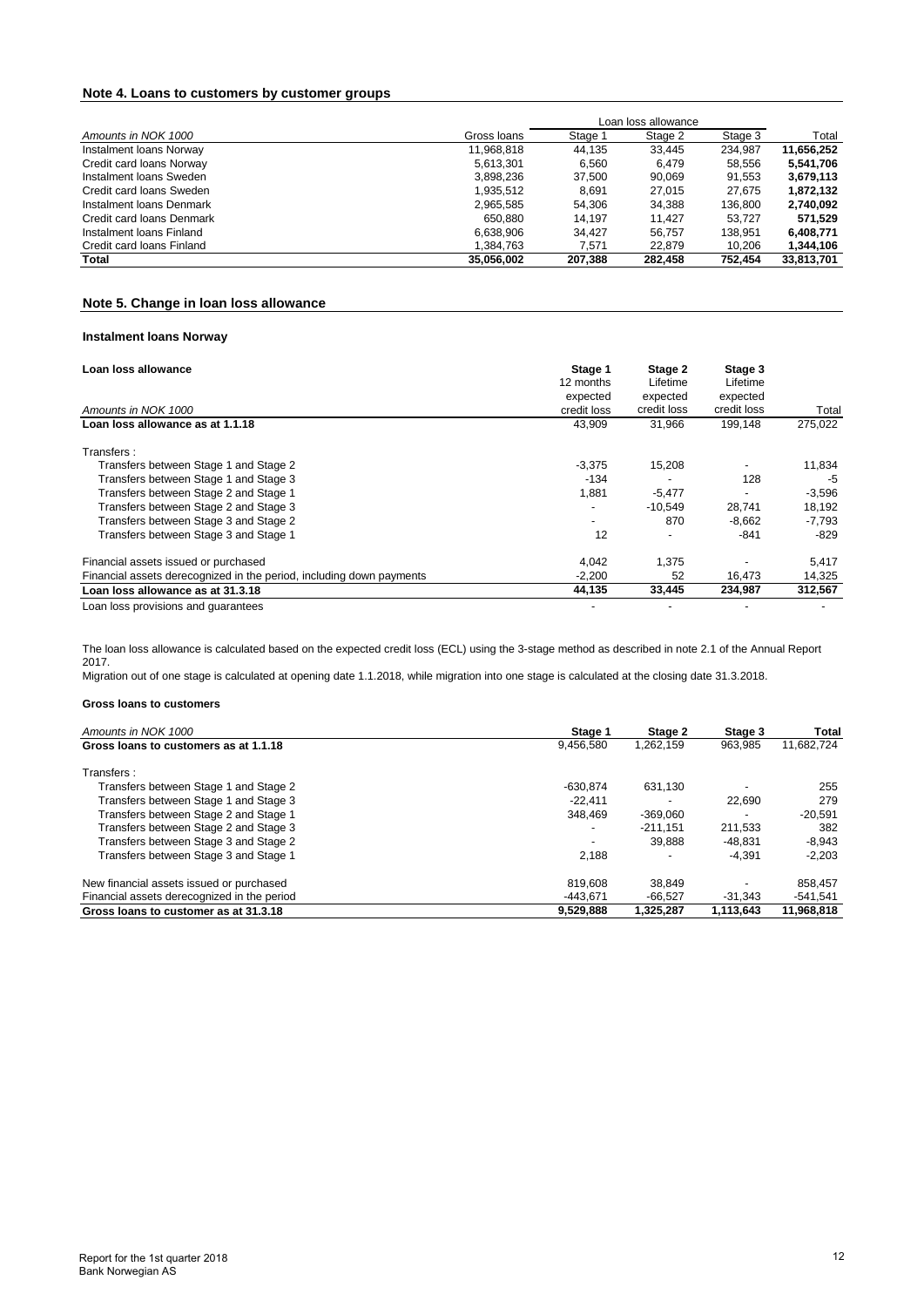#### **Credit card loans Norway**

## **Loan loss allowance**

|                                                                      | Stage 1                  | Stage 2     | Stage 3     |          |
|----------------------------------------------------------------------|--------------------------|-------------|-------------|----------|
|                                                                      | 12 months<br>expected    | Lifetime    | Lifetime    |          |
|                                                                      |                          | expected    | expected    |          |
| Amounts in NOK 1000                                                  | credit loss              | credit loss | credit loss | Total    |
| Loan loss allowance as at 1.1.18                                     | 6,290                    | 5,844       | 46,371      | 58,506   |
| Transfers :                                                          |                          |             |             |          |
| Transfers between Stage 1 and Stage 2                                | $-326$                   | 3.464       |             | 3.139    |
| Transfers between Stage 1 and Stage 3                                | $-18$                    |             | 130         | 112      |
| Transfers between Stage 2 and Stage 1                                | 265                      | $-2.137$    |             | $-1,872$ |
| Transfers between Stage 2 and Stage 3                                | -                        | $-859$      | 6,223       | 5,364    |
| Transfers between Stage 3 and Stage 2                                | $\overline{\phantom{a}}$ | 88          | $-2.129$    | $-2,041$ |
| Transfers between Stage 3 and Stage 1                                | 4                        |             | -498        | -494     |
| Financial assets issued or purchased                                 | 485                      | 303         |             | 787      |
| Financial assets derecognized in the period, including down payments | $-139$                   | $-224$      | 8,458       | 8,095    |
| Loan loss allowance as at 31.3.18                                    | 6.560                    | 6.479       | 58.556      | 71,595   |
| Loan loss provisions and quarantons                                  |                          |             |             |          |

Loan loss provisions and guarantees

The loan loss allowance is calculated based on the expected credit loss (ECL) using the 3-stage method as described in note 2.1 of the Annual Report 2017.

Migration out of one stage is calculated at opening date 1.1.2018, while migration into one stage is calculated at the closing date 31.3.2018.

| Amounts in NOK 1000                         | Stage 1                  | Stage 2    | Stage 3   | Total     |
|---------------------------------------------|--------------------------|------------|-----------|-----------|
| Gross loans to customers as at 1.1.18       | 4.578.369                | 486.537    | 263.105   | 5,328,011 |
| Transfers:                                  |                          |            |           |           |
| Transfers between Stage 1 and Stage 2       | $-258.073$               | 294.913    |           | 36.840    |
| Transfers between Stage 1 and Stage 3       | $-11.986$                |            | 12.214    | 228       |
| Transfers between Stage 2 and Stage 1       | 167.257                  | $-193.014$ |           | $-25.757$ |
| Transfers between Stage 2 and Stage 3       | $\overline{\phantom{0}}$ | $-71.625$  | 71.809    | 183       |
| Transfers between Stage 3 and Stage 2       | $\overline{\phantom{a}}$ | 7.945      | $-17.840$ | $-9,895$  |
| Transfers between Stage 3 and Stage 1       | 643                      |            | -4.448    | $-3.805$  |
| New financial assets issued or purchased    | 188.427                  | 18.330     |           | 206.758   |
| Financial assets derecognized in the period | 94.189                   | $-11.222$  | $-2.229$  | 80.738    |
| Gross loans to customers as at 31.3.18      | 4.758.826                | 531.865    | 322.610   | 5,613,301 |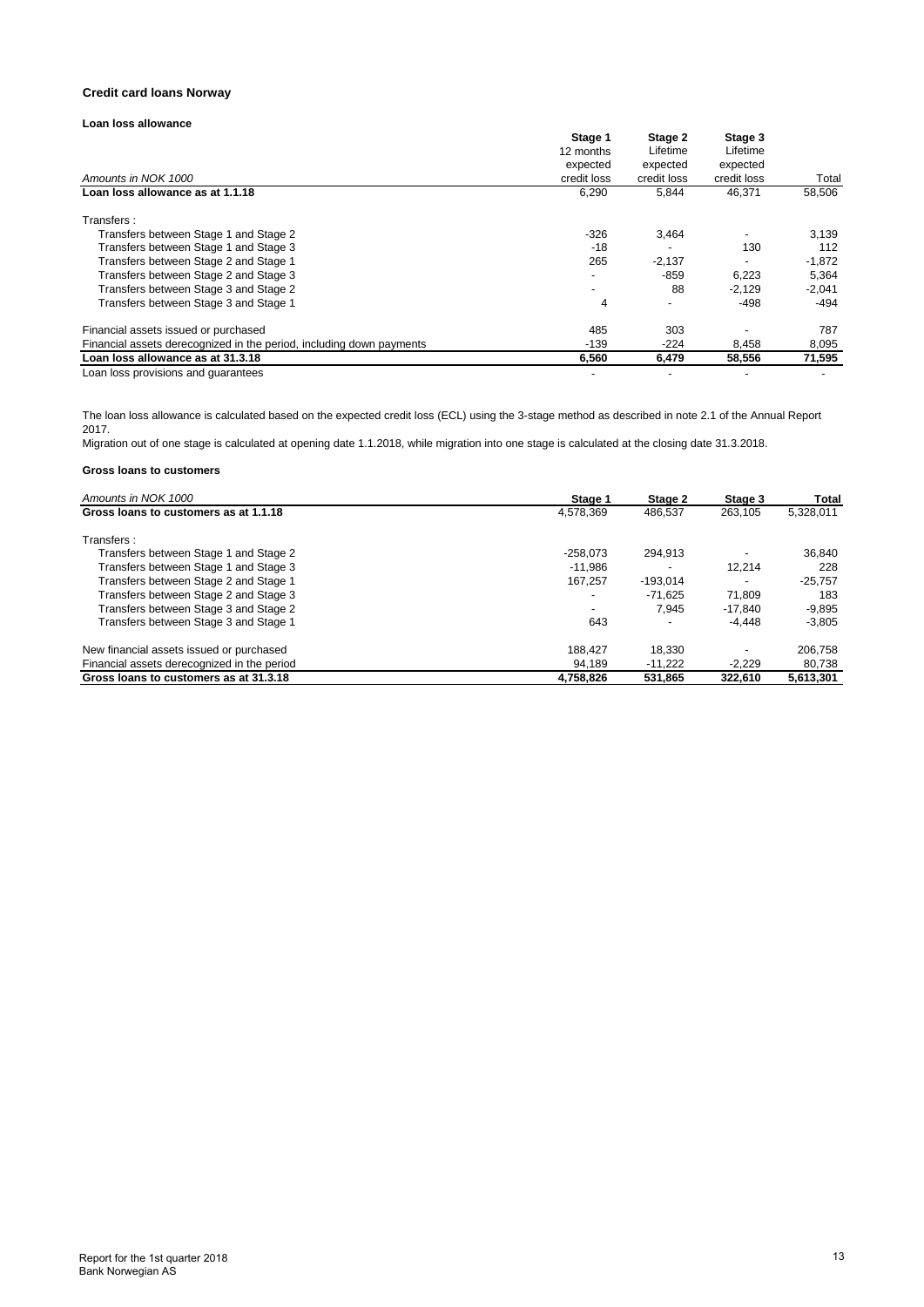## **Instalment loans Sweden**

| Loan loss allowance                                                  | Stage 1<br>12 months<br>expected | Stage 2<br>Lifetime<br>expected | Stage 3<br>Lifetime<br>expected |          |
|----------------------------------------------------------------------|----------------------------------|---------------------------------|---------------------------------|----------|
| Amounts in NOK 1000                                                  | credit loss                      | credit loss                     | credit loss                     | Total    |
| Loan loss allowance as at 1.1.18                                     | 46,937                           | 64.847                          | 63,421                          | 175,205  |
| Transfers:                                                           |                                  |                                 |                                 |          |
| Transfers between Stage 1 and Stage 2                                | $-9,773$                         | 19,555                          |                                 | 9,782    |
| Transfers between Stage 1 and Stage 3                                | $-277$                           |                                 |                                 | $-277$   |
| Transfers between Stage 2 and Stage 1                                | 5,101                            | $-9,868$                        |                                 | $-4,767$ |
| Transfers between Stage 2 and Stage 3                                | $\overline{\phantom{a}}$         | $-8.756$                        | 19,505                          | 10,749   |
| Transfers between Stage 3 and Stage 2                                | $\overline{\phantom{a}}$         | 894                             | $-2,275$                        | $-1,381$ |
| Transfers between Stage 3 and Stage 1                                | 12                               |                                 | $-165$                          | $-152$   |
| Financial assets issued or purchased                                 | 7,134                            | 2,359                           |                                 | 9,493    |
| Financial assets derecognized in the period, including down payments | $-11.633$                        | 21.037                          | 11.067                          | 20,470   |
| Loan loss allowance as at 31.3.18                                    | 37,500                           | 90,069                          | 91,553                          | 219,123  |
| Loan loss provisions and quarantees                                  |                                  |                                 |                                 |          |

The loan loss allowance is calculated based on the expected credit loss (ECL) using the 3-stage method as described in note 2.1 of the Annual Report 2017.

Migration out of one stage is calculated at opening date 1.1.2018, while migration into one stage is calculated at the closing date 31.3.2018.

| Amounts in NOK 1000                         | Stage 1                  | Stage 2    | Stage 3                  | Total      |
|---------------------------------------------|--------------------------|------------|--------------------------|------------|
| Gross loans to customers as at 1.1.18       | 2.209.495                | 1.177.009  | 312.262                  | 3,698,766  |
| Transfers:                                  |                          |            |                          |            |
| Transfers between Stage 1 and Stage 2       | $-391.720$               | 388.106    |                          | $-3,615$   |
| Transfers between Stage 1 and Stage 3       | $-10.459$                |            | 10.962                   | 503        |
| Transfers between Stage 2 and Stage 1       | 214.139                  | $-222.648$ | $\overline{\phantom{0}}$ | $-8.509$   |
| Transfers between Stage 2 and Stage 3       | $\overline{\phantom{a}}$ | $-118.642$ | 121.647                  | 3,005      |
| Transfers between Stage 3 and Stage 2       | $\overline{\phantom{a}}$ | 14.647     | $-17.119$                | $-2.473$   |
| Transfers between Stage 3 and Stage 1       | 566                      |            | -892                     | $-326$     |
| New financial assets issued or purchased    | 324.128                  | 44.367     |                          | 368.496    |
| Financial assets derecognized in the period | $-698.646$               | 544.004    | $-2.969$                 | $-157,611$ |
| Gross loans to customers as at 31.3.18      | 1.647.503                | 1.826.843  | 423.891                  | 3.898.236  |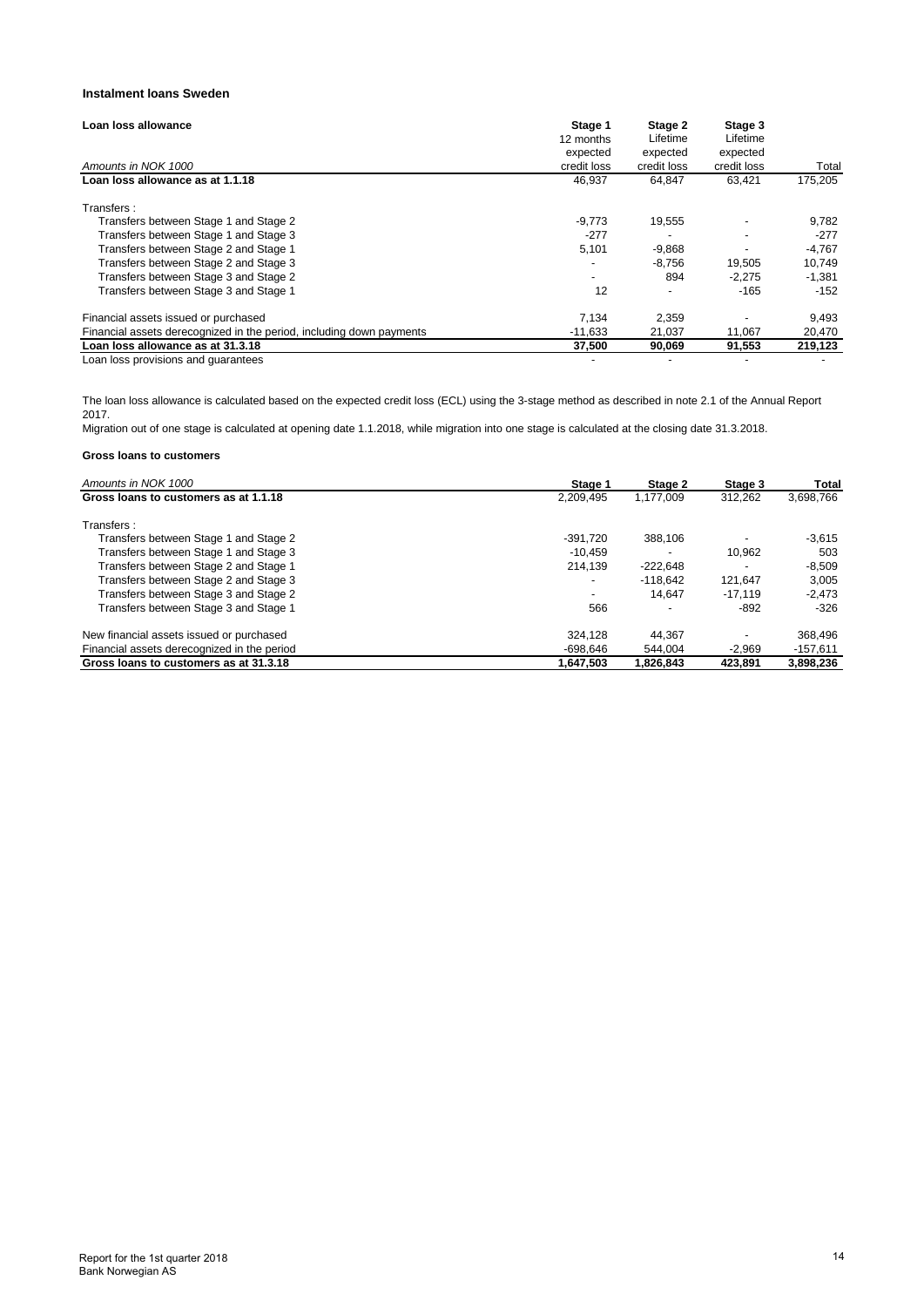#### **Credit card loans Sweden**

## **Loan loss allowance**

|                                                                      | Stage 1                  | Stage 2     | Stage 3              |          |
|----------------------------------------------------------------------|--------------------------|-------------|----------------------|----------|
|                                                                      | 12 months<br>expected    | Lifetime    | Lifetime<br>expected |          |
|                                                                      |                          | expected    |                      |          |
| Amounts in NOK 1000                                                  | credit loss              | credit loss | credit loss          | Total    |
| Loan loss allowance as at 1.1.18                                     | 8,279                    | 25,105      | 17,029               | 50,414   |
| Transfers :                                                          |                          |             |                      |          |
| Transfers between Stage 1 and Stage 2                                | $-452$                   | 11.225      |                      | 10,774   |
| Transfers between Stage 1 and Stage 3                                | $-10$                    |             |                      | -10      |
| Transfers between Stage 2 and Stage 1                                | 281                      | $-6,356$    |                      | $-6,075$ |
| Transfers between Stage 2 and Stage 3                                | -                        | $-2.639$    | 7.199                | 4,560    |
| Transfers between Stage 3 and Stage 2                                | $\overline{\phantom{0}}$ | 197         | $-614$               | $-417$   |
| Transfers between Stage 3 and Stage 1                                | 0                        |             | $-19$                | $-19$    |
| Financial assets issued or purchased                                 | 765                      | 62          |                      | 827      |
| Financial assets derecognized in the period, including down payments | $-173$                   | $-580$      | 4,079                | 3,327    |
| Loan loss allowance as at 31.3.18                                    | 8.691                    | 27.015      | 27.675               | 63,381   |
| Loan loss provisions and quarantons                                  |                          |             |                      |          |

Loan loss provisions and guarantees

The loan loss allowance is calculated based on the expected credit loss (ECL) using the 3-stage method as described in note 2.1 of the Annual Report 2017.

Migration out of one stage is calculated at opening date 1.1.2018, while migration into one stage is calculated at the closing date 31.3.2018.

| Amounts in NOK 1000                         | Stage 1                  | Stage 2                  | Stage 3  | Total     |
|---------------------------------------------|--------------------------|--------------------------|----------|-----------|
| Gross loans to customers as at 1.1.18       | 1.500.791                | 275.085                  | 64.310   | 1,840,185 |
| Transfers:                                  |                          |                          |          |           |
| Transfers between Stage 1 and Stage 2       | $-115.238$               | 127.928                  |          | 12,689    |
| Transfers between Stage 1 and Stage 3       | $-3.513$                 |                          | 3.715    | 202       |
| Transfers between Stage 2 and Stage 1       | 62.057                   | $-71.481$                |          | $-9.424$  |
| Transfers between Stage 2 and Stage 3       | $\overline{\phantom{a}}$ | $-30.776$                | 31.424   | 649       |
| Transfers between Stage 3 and Stage 2       | $\overline{\phantom{a}}$ | 1.808                    | $-2.951$ | $-1,143$  |
| Transfers between Stage 3 and Stage 1       | 18                       | $\overline{\phantom{0}}$ | $-92$    | $-74$     |
| New financial assets issued or purchased    | 90.602                   | 3.151                    |          | 93.754    |
| Financial assets derecognized in the period | 3.444                    | -4.639                   | $-131$   | $-1,325$  |
| Gross loans to customers as at 31.3.18      | 1.538.160                | 301.077                  | 96,275   | 1,935,512 |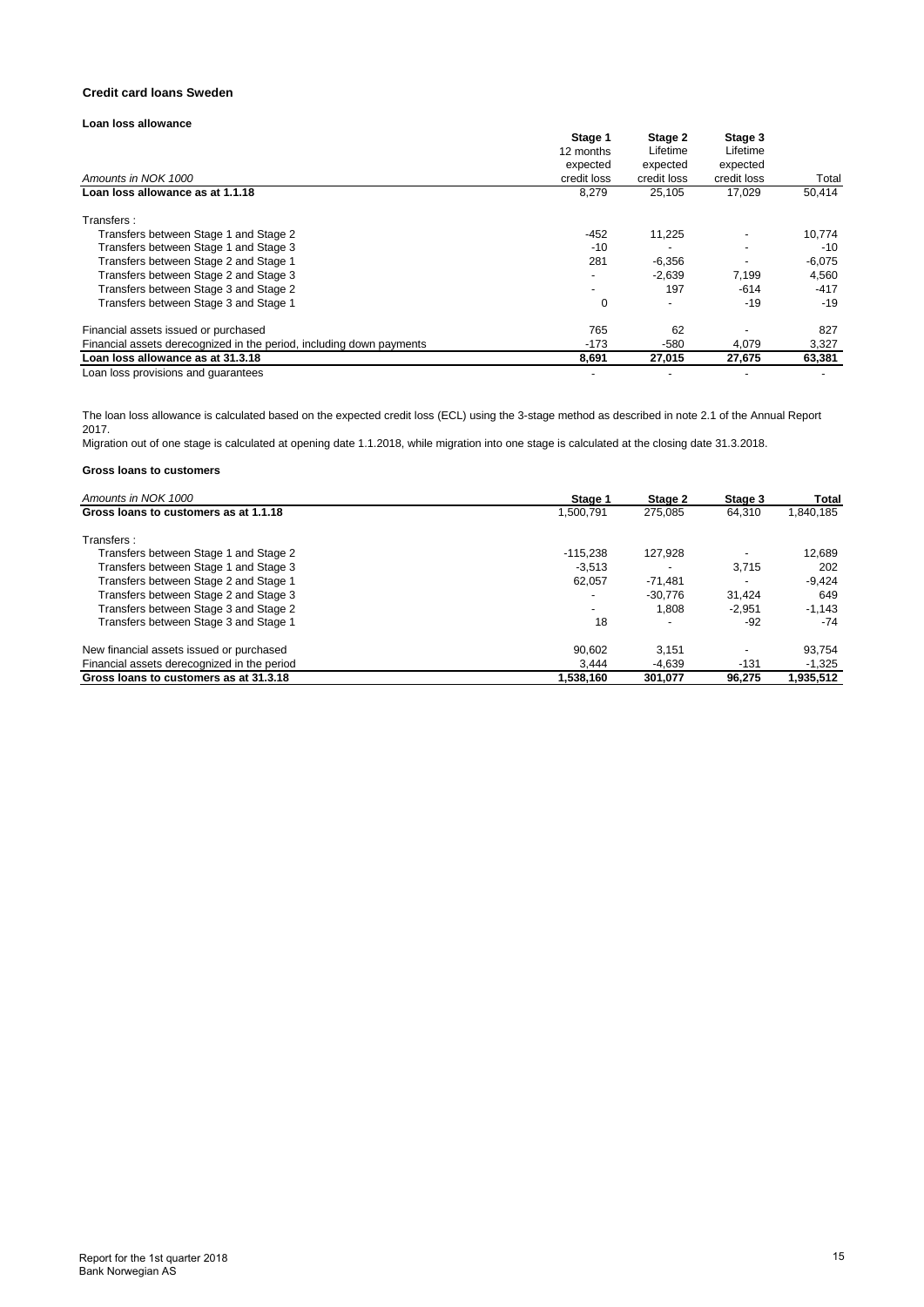## **Instalment loans Denmark**

| Loan loss allowance                                                  | Stage 1                  | Stage 2     | Stage 3     |          |
|----------------------------------------------------------------------|--------------------------|-------------|-------------|----------|
|                                                                      | 12 months                | Lifetime    | Lifetime    |          |
|                                                                      | expected                 | expected    | expected    |          |
| Amounts in NOK 1000                                                  | credit loss              | credit loss | credit loss | Total    |
| Loan loss allowance as at 1.1.18                                     | 47,774                   | 21.554      | 116.654     | 185.982  |
| Transfers:                                                           |                          |             |             |          |
| Transfers between Stage 1 and Stage 2                                | $-4,202$                 | 25,385      |             | 21,184   |
| Transfers between Stage 1 and Stage 3                                | -84                      |             | 497         | 413      |
| Transfers between Stage 2 and Stage 1                                | 1,210                    | $-4.376$    |             | $-3,166$ |
| Transfers between Stage 2 and Stage 3                                | $\overline{\phantom{0}}$ | $-10,198$   | 25,466      | 15,268   |
| Transfers between Stage 3 and Stage 2                                | -                        | 540         | $-3.124$    | $-2,585$ |
| Transfers between Stage 3 and Stage 1                                | 6                        |             | $-185$      | $-179$   |
| Financial assets issued or purchased                                 | 6.795                    | 1.566       |             | 8,360    |
| Financial assets derecognized in the period, including down payments | 2.807                    | $-82$       | $-2.509$    | 216      |
| Loan loss allowance as at 31.3.18                                    | 54,306                   | 34,388      | 136,800     | 225,493  |
| Loan loss provisions and quarantees                                  |                          |             |             |          |

The loan loss allowance is calculated based on the expected credit loss (ECL) using the 3-stage method as described in note 2.1 of the Annual Report 2017.

Migration out of one stage is calculated at opening date 1.1.2018, while migration into one stage is calculated at the closing date 31.3.2018.

| Amounts in NOK 1000                         | Stage 1                  | Stage 2   | Stage 3  | Total     |
|---------------------------------------------|--------------------------|-----------|----------|-----------|
| Gross loans to customers as at 1.1.18       | 2.314.486                | 127.969   | 219,524  | 2,661,978 |
| Transfers:                                  |                          |           |          |           |
| Transfers between Stage 1 and Stage 2       | $-125.037$               | 130,425   |          | 5,389     |
| Transfers between Stage 1 and Stage 3       | $-905$                   |           | 921      | 15        |
| Transfers between Stage 2 and Stage 1       | 31,225                   | $-31.756$ |          | $-531$    |
| Transfers between Stage 2 and Stage 3       | $\overline{\phantom{a}}$ | $-46.811$ | 47.203   | 392       |
| Transfers between Stage 3 and Stage 2       | $\overline{\phantom{a}}$ | 4.518     | $-5.957$ | $-1.439$  |
| Transfers between Stage 3 and Stage 1       | 79                       |           | $-349$   | $-271$    |
| New financial assets issued or purchased    | 253.451                  | 9.031     |          | 262,482   |
| Financial assets derecognized in the period | 47.194                   | $-5.070$  | $-4.555$ | 37,569    |
| Gross loans to customers as at 31.3.18      | 2.520.494                | 188.305   | 256.786  | 2.965.585 |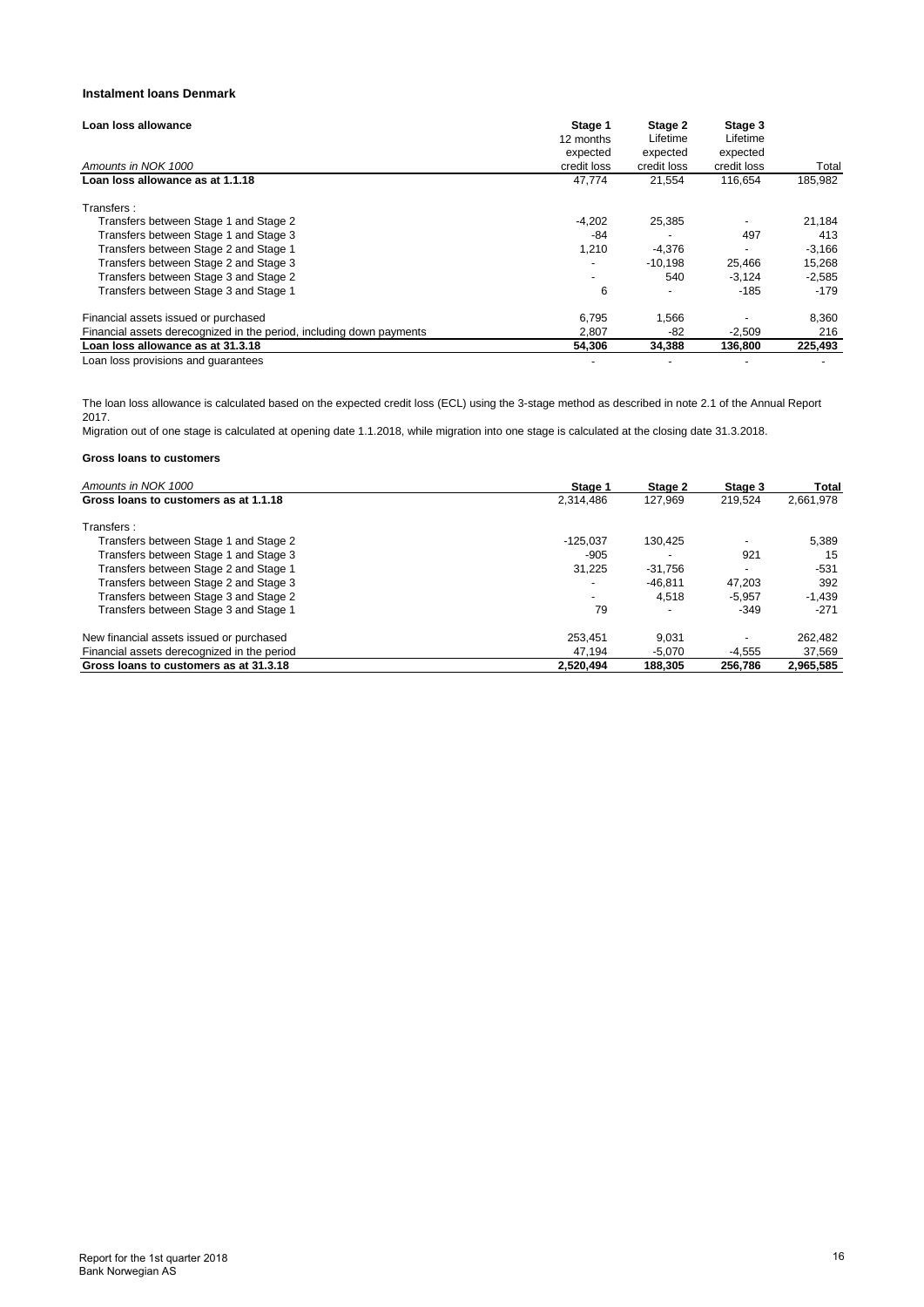#### **Credit card loans Denmark**

## **Loan loss allowance**

|                                                                      | Stage 1                  | Stage 2     | Stage 3     |          |
|----------------------------------------------------------------------|--------------------------|-------------|-------------|----------|
|                                                                      | 12 months                | Lifetime    | Lifetime    |          |
|                                                                      | expected                 | expected    | expected    |          |
| Amounts in NOK 1000                                                  | credit loss              | credit loss | credit loss | Total    |
| Loan loss allowance as at 1.1.18                                     | 8,971                    | 14.405      | 49,099      | 72,475   |
| Transfers:                                                           |                          |             |             |          |
| Transfers between Stage 1 and Stage 2                                | $-289$                   | 3,855       |             | 3,566    |
| Transfers between Stage 1 and Stage 3                                |                          |             |             |          |
| Transfers between Stage 2 and Stage 1                                | 883                      | $-6,081$    |             | $-5,199$ |
| Transfers between Stage 2 and Stage 3                                |                          | $-2.335$    | 6,399       | 4,064    |
| Transfers between Stage 3 and Stage 2                                | $\overline{\phantom{a}}$ | 896         | $-1.469$    | -573     |
| Transfers between Stage 3 and Stage 1                                |                          |             |             |          |
| Financial assets issued or purchased                                 | 8,157                    | 342         |             | 8,499    |
| Financial assets derecognized in the period, including down payments | $-3,524$                 | 345         | $-302$      | $-3,481$ |
| Loan loss allowance as at 31.3.18                                    | 14.197                   | 11.427      | 53.727      | 79,351   |
| Loan loss provisions and quarantoss                                  |                          |             |             |          |

Loan loss provisions and guarantees

The loan loss allowance is calculated based on the expected credit loss (ECL) using the 3-stage method as described in note 2.1 of the Annual Report 2017.

Migration out of one stage is calculated at opening date 1.1.2018, while migration into one stage is calculated at the closing date 31.3.2018.

| Amounts in NOK 1000                         | Stage 1                  | Stage 2   | Stage 3  | Total    |
|---------------------------------------------|--------------------------|-----------|----------|----------|
| Gross loans to customers as at 1.1.18       | 440.558                  | 51.674    | 121.080  | 613,312  |
| Transfers:                                  |                          |           |          |          |
| Transfers between Stage 1 and Stage 2       | $-30.013$                | 32.140    |          | 2,126    |
| Transfers between Stage 1 and Stage 3       | -                        |           |          |          |
| Transfers between Stage 2 and Stage 1       | 17.070                   | $-13.864$ |          | 3.206    |
| Transfers between Stage 2 and Stage 3       | $\overline{\phantom{0}}$ | $-15.122$ | 15.331   | 209      |
| Transfers between Stage 3 and Stage 2       | $\overline{\phantom{0}}$ | 1.745     | $-3.679$ | $-1,933$ |
| Transfers between Stage 3 and Stage 1       |                          |           |          |          |
| New financial assets issued or purchased    | 16.164                   | 770       |          | 16,933   |
| Financial assets derecognized in the period | 19.687                   | $-2.245$  | $-415$   | 17,027   |
| Gross loans to customers as at 31.3.18      | 463.465                  | 55.098    | 132.317  | 650,880  |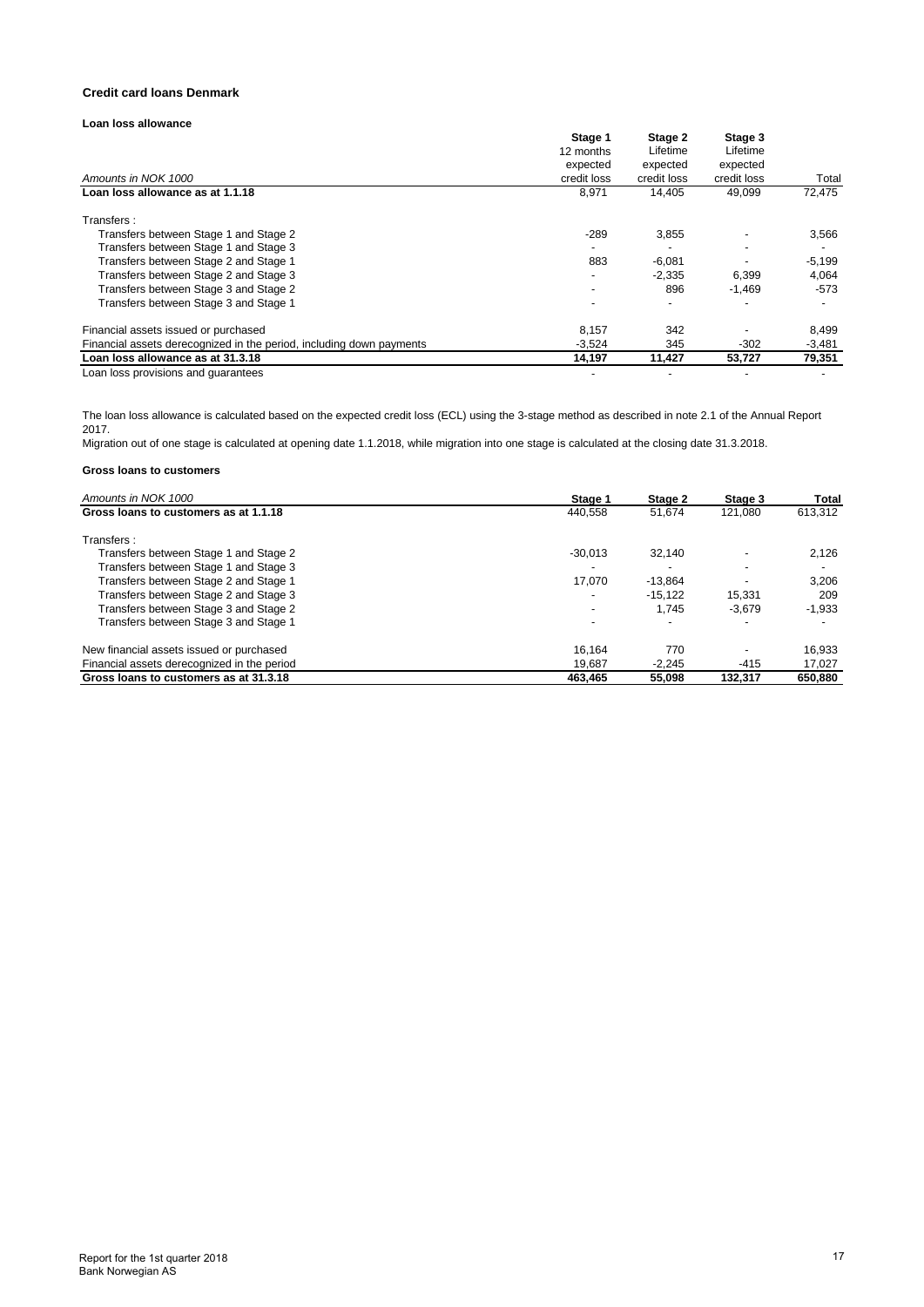## **Instalment loans Finland**

| Loan loss allowance                                                  | Stage 1<br>12 months     | Stage 2<br>Lifetime | Stage 3<br>Lifetime |          |
|----------------------------------------------------------------------|--------------------------|---------------------|---------------------|----------|
|                                                                      |                          |                     |                     |          |
|                                                                      | expected                 | expected            | expected            |          |
| Amounts in NOK 1000                                                  | credit loss              | credit loss         | credit loss         | Total    |
| Loan loss allowance as at 1.1.18                                     | 32,389                   | 49.959              | 106.143             | 188.491  |
| Transfers:                                                           |                          |                     |                     |          |
| Transfers between Stage 1 and Stage 2                                | $-3,868$                 | 26.441              |                     | 22,572   |
| Transfers between Stage 1 and Stage 3                                | $-79$                    |                     | 379                 | 300      |
| Transfers between Stage 2 and Stage 1                                | 1,620                    | $-8,903$            |                     | $-7,283$ |
| Transfers between Stage 2 and Stage 3                                | $\overline{\phantom{a}}$ | $-14.050$           | 37,534              | 23,484   |
| Transfers between Stage 3 and Stage 2                                | $\overline{\phantom{a}}$ | 1.579               | $-3,932$            | $-2,353$ |
| Transfers between Stage 3 and Stage 1                                |                          |                     | $-16$               | $-15$    |
| Financial assets issued or purchased                                 | 4.089                    | 1.263               |                     | 5,353    |
| Financial assets derecognized in the period, including down payments | 276                      | 468                 | $-1.157$            | -413     |
| Loan loss allowance as at 31.3.18                                    | 34,427                   | 56,757              | 138,951             | 230,135  |
| Loan loss provisions and quarantees                                  |                          |                     |                     |          |

The loan loss allowance is calculated based on the expected credit loss (ECL) using the 3-stage method as described in note 2.1 of the Annual Report 2017.

Migration out of one stage is calculated at opening date 1.1.2018, while migration into one stage is calculated at the closing date 31.3.2018.

| Amounts in NOK 1000                         | Stage 1                  | Stage 2    | Stage 3   | Total     |
|---------------------------------------------|--------------------------|------------|-----------|-----------|
| Gross loans to customers as at 1.1.18       | 4.557.790                | 861.928    | 532,203   | 5,951,921 |
| Transfers:                                  |                          |            |           |           |
| Transfers between Stage 1 and Stage 2       | $-437.440$               | 452.847    |           | 15.408    |
| Transfers between Stage 1 and Stage 3       | $-1.574$                 |            | 1.629     | 55        |
| Transfers between Stage 2 and Stage 1       | 196.050                  | $-197.986$ |           | $-1.936$  |
| Transfers between Stage 2 and Stage 3       | $\overline{\phantom{a}}$ | $-177.914$ | 180.989   | 3.075     |
| Transfers between Stage 3 and Stage 2       | $\overline{\phantom{a}}$ | 16.184     | $-21.232$ | $-5.048$  |
| Transfers between Stage 3 and Stage 1       | 130                      |            | -98       | 33        |
| New financial assets issued or purchased    | 609.006                  | 26.384     |           | 635,390   |
| Financial assets derecognized in the period | 66.382                   | $-23.815$  | $-2,558$  | 40,009    |
| Gross loans to customers as at 31.3.18      | 4.990.345                | 957.628    | 690.933   | 6.638.906 |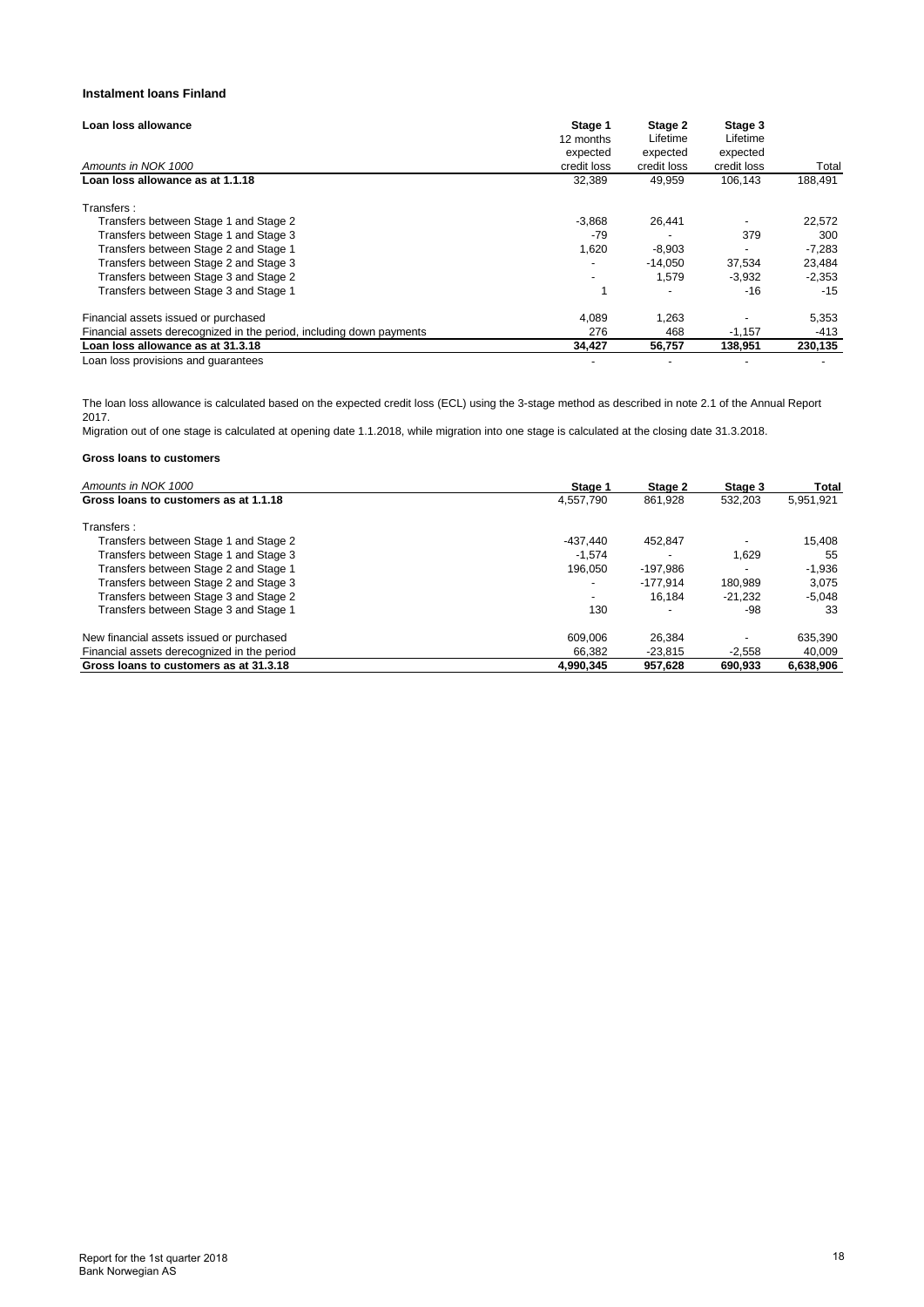#### **Credit card loans Finland**

## **Loan loss allowance**

|                                                                      | Stage 1                  | Stage 2<br>Lifetime | Stage 3<br>Lifetime |          |
|----------------------------------------------------------------------|--------------------------|---------------------|---------------------|----------|
|                                                                      | 12 months                |                     |                     |          |
|                                                                      | expected                 | expected            | expected            |          |
| Amounts in NOK 1000                                                  | credit loss              | credit loss         | credit loss         | Total    |
| Loan loss allowance as at 1.1.18                                     | 6,919                    | 21.706              | 7,688               | 36,314   |
| Transfers:                                                           |                          |                     |                     |          |
| Transfers between Stage 1 and Stage 2                                | $-1,072$                 | 5,589               |                     | 4,517    |
| Transfers between Stage 1 and Stage 3                                | -8                       |                     | 4                   | -5       |
| Transfers between Stage 2 and Stage 1                                | 404                      | $-3,113$            |                     | $-2,709$ |
| Transfers between Stage 2 and Stage 3                                |                          | $-1.638$            | 3,095               | 1,457    |
| Transfers between Stage 3 and Stage 2                                | $\overline{\phantom{a}}$ | 45                  | $-284$              | $-239$   |
| Transfers between Stage 3 and Stage 1                                | 2                        |                     | $-25$               | $-23$    |
| Financial assets issued or purchased                                 | 1,488                    | 525                 |                     | 2,013    |
| Financial assets derecognized in the period, including down payments | $-161$                   | $-235$              | $-272$              | $-669$   |
| Loan loss allowance as at 31.3.18                                    | 7.571                    | 22.879              | 10.206              | 40,657   |
| Loan loss provisions and quarantoss                                  |                          |                     |                     |          |

Loan loss provisions and guarantees

The loan loss allowance is calculated based on the expected credit loss (ECL) using the 3-stage method as described in note 2.1 of the Annual Report 2017.

Migration out of one stage is calculated at opening date 1.1.2018, while migration into one stage is calculated at the closing date 31.3.2018.

| Amounts in NOK 1000                         | Stage 1                  | Stage 2   | Stage 3  | Total     |
|---------------------------------------------|--------------------------|-----------|----------|-----------|
| Gross loans to customers as at 1.1.18       | 649.139                  | 466.658   | 93,518   | 1,209,315 |
| Transfers:                                  |                          |           |          |           |
| Transfers between Stage 1 and Stage 2       | $-107.693$               | 128.906   |          | 21.213    |
| Transfers between Stage 1 and Stage 3       | $-145$                   |           | 149      |           |
| Transfers between Stage 2 and Stage 1       | 45.199                   | $-47.180$ |          | $-1,981$  |
| Transfers between Stage 2 and Stage 3       | $\overline{\phantom{a}}$ | $-34.575$ | 34.808   | 234       |
| Transfers between Stage 3 and Stage 2       | $\overline{\phantom{a}}$ | 2.494     | $-3.794$ | $-1,300$  |
| Transfers between Stage 3 and Stage 1       | 162                      |           | $-410$   | $-247$    |
| New financial assets issued or purchased    | 74.775                   | 10.739    |          | 85,514    |
| Financial assets derecognized in the period | 83.048                   | $-10.561$ | -476     | 72,012    |
| Gross loans to customers as at 31.3.18      | 744.485                  | 516.481   | 123.796  | 1,384,763 |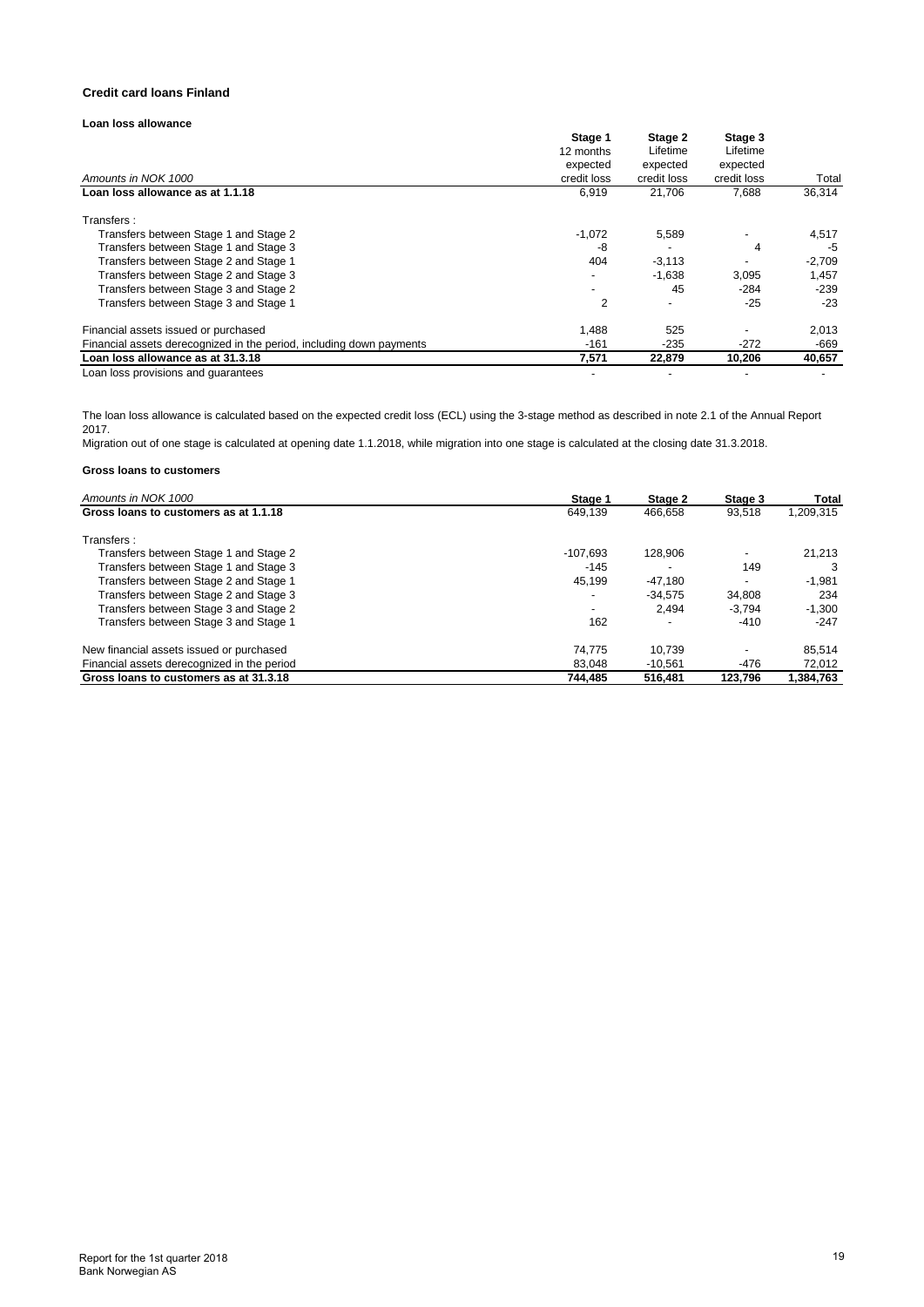## **Note 6. Loan loss provisions and guarantees**

The bank has no guarantees as of 31.3.18.

| Amounts in NOK 1000                                                                                      | Q1 2018 | Q1 2017 | 2017    |
|----------------------------------------------------------------------------------------------------------|---------|---------|---------|
| Realized losses in the period                                                                            | 8,003   | 5.316   | 16.325  |
| Individual write-downs on loans including gains/losses from sale of NPL portfolios                       |         | 40.947  | 172.838 |
| Write-downs - lifetime expected credit loss (stage 3)                                                    | 148.512 |         |         |
| Net individual write-downs on loans                                                                      | 156.514 | 46.263  | 189.163 |
| The period's change in write-downs on groups of loans including gains/losses from sale of NPL portfolios |         | 130.961 | 483.226 |
| Write-downs - 12 months expected credit loss (stage 1)                                                   | 5,382   |         |         |
| Write-downs - lifetime expected credit loss (stage 2)                                                    | 47.006  |         |         |
| Write-downs on loans                                                                                     | 208.903 | 177.224 | 672.388 |

#### **Note 7. Loans to customers by geographical region**

| Gross loans by geographical regions        |            |            |            |
|--------------------------------------------|------------|------------|------------|
| Amounts in NOK 1000                        | Q1 2018    | Q1 2017    | 2017       |
| Oslo                                       | 2,382,086  | 2,055,947  | 2,217,645  |
| Akershus                                   | 2,271,574  | 2,029,563  | 2,275,307  |
| Hordaland                                  | 1,916,372  | 1.678.044  | 1,844,523  |
| Rogaland                                   | 1,506,699  | 1,341,596  | 1,471,591  |
| Østfold                                    | 1,084,727  | 979,109    | 1,049,798  |
| <b>Buskerud</b>                            | 951.822    | 858,350    | 926,473    |
| Sør-Trøndelag                              | 918,237    | 811,728    | 882,450    |
| Nordland                                   | 873,541    | 793,398    | 849,312    |
| Vestfold                                   | 830,246    | 760,524    | 802,016    |
| Møre og Romsdal                            | 755,603    | 682,063    | 736,414    |
| Troms                                      | 650.686    | 578,240    | 631,545    |
| Hedmark                                    | 590,291    | 545,345    | 576,889    |
| Oppland                                    | 545,633    | 499,381    | 529,419    |
| Telemark                                   | 525,642    | 475,514    | 514,713    |
| Vest-Agder                                 | 454.373    | 396,417    | 435,170    |
| Nord-Trøndelag                             | 364,122    | 327,411    | 357,415    |
| Finnmark                                   | 344,910    | 312,709    | 339,327    |
| Aust-Agder                                 | 318,878    | 285,806    | 314,901    |
| Sogn og Fjordane                           | 225,095    | 207,913    | 220,432    |
| Svalbard                                   | 3,962      | 3,081      | 3,725      |
| Customer does not have a Norwegian address | 65,264     | 37,526     | 59,824     |
| <b>Total Norway</b>                        | 17,579,764 | 15,659,666 | 17,038,890 |
| Sweden                                     | 5,836,567  | 5,809,084  | 5,898,925  |
| Denmark                                    | 3,616,514  | 2,140,343  | 3,345,537  |
| Finland                                    | 8,023,156  | 4,552,753  | 7,308,352  |
| Gross loans to customers                   | 35,056,002 | 28,161,846 | 33,591,704 |

#### **Note 8. Default and loss on loans**

| Amounts in NOK 1000                                    | Q1 2018    | Q1 2017    | 2017         |
|--------------------------------------------------------|------------|------------|--------------|
| Gross defaulted loans                                  | -          | 2.068.721  | 2,615,145    |
| Gross loans stage 3                                    | 3,160,250  |            |              |
| Individual write-downs on loans                        |            | $-242.656$ | $-126.838$   |
| Write-downs - lifetime expected credit loss (stage 3)  | -752.454   |            |              |
| Write-downs - lifetime expected credit loss (stage 2)  | $-282.458$ |            |              |
| Write-downs - 12 months expected credit loss (stage 1) | $-207.388$ |            |              |
| Write-downs on groups of loans                         |            | -766.222   | $-1.013.313$ |
| <b>Net defaulted loans</b>                             | 1,917,949  | 1.059.842  | 1,474,994    |
| Defaulted loans which are performing                   | 673.571    | 496.025    | 569.246      |

Defaulted loans comprise of loans which are more than 90 days overdue according to payment schedule.

#### **Note 9. Liquidity risk**

The liquidity risk is the risk that the bank is not capable of covering all its financial obligations as they fall due. The liquidity risk is evaluated as low at the time of this report, since a large portion of the bank's assets consists of easily transferable securities. The asset side is financed by core deposits from the retail market, debt securities and subordinated capital. The bank manages its liquidity position by short-term cash flow forecasts and liquidity due date summaries.

The Liquidity Coverage Ratio (LCR) is defined as the bank's liquid assets relative to net liquidity output 30 days forward in time in any given stress situation. At 31.03.2018 the liquidity reserve (LCR) on total level for the bank was 212%. The bank has significant positions in Norwegian, Swedish and Danish kroner in addition to Euro. At 31.3.18 the LCR was 345% in Norwegian kroner, 127% in Swedish kroner, 216% Danish kroner and 143% in Euro. The legal requirement for liquidity reserve at total level and for significant currencies is 100% at 31.3.18, except for Norwegian kroner where the legal requirement is 50%.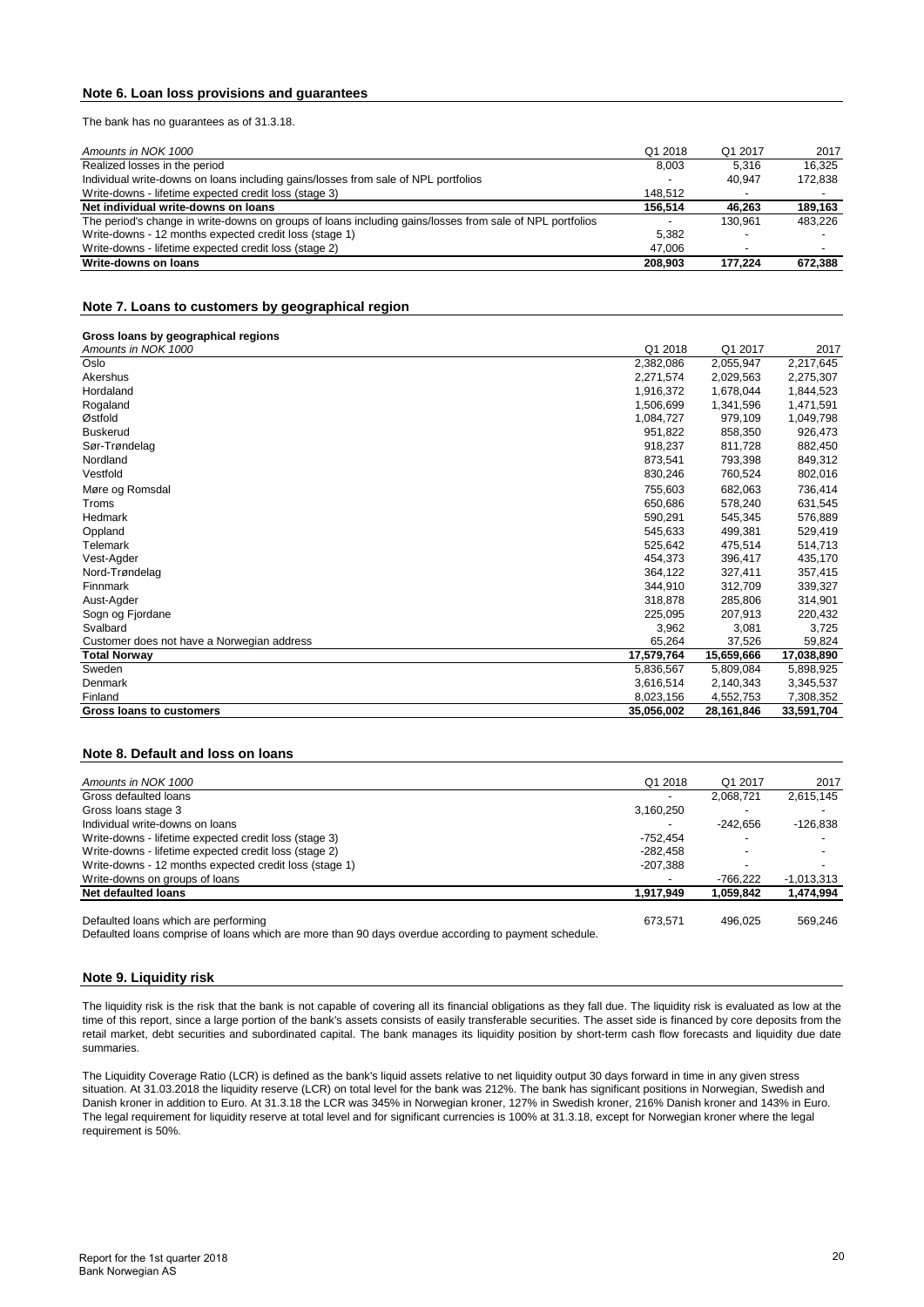## **Note 10. Loans and deposits with credit institutions and central banks**

| Amounts in NOK 1000                                                                                    | Q1 2018   | Q1 2017   | 2017      |
|--------------------------------------------------------------------------------------------------------|-----------|-----------|-----------|
| Loans and deposits with credit institutions and central banks without agreed maturity or notice period | 1.899.263 | 1.127.313 | 1,320,128 |
| Loans and deposits with credit institutions and central banks                                          | 1.899.263 | 1.127.313 | 1,320,128 |
| Specification of currencies                                                                            |           |           |           |
| Amounts in NOK 1000                                                                                    | Q1 2018   | Q1 2017   | 2017      |
| <b>NOK</b>                                                                                             | 875.895   | 537.007   | 535,807   |
| <b>SEK</b>                                                                                             | 507.640   | 413.924   | 444.840   |
| <b>DKK</b>                                                                                             | 235.489   | 132.595   | 197.700   |
| <b>EUR</b>                                                                                             | 280.239   | 43.787    | 141,782   |
| Loans and deposits with credit institutions and central banks                                          | 1,899,263 | 1.127.313 | 1,320,128 |
| Average interest rate                                                                                  | $0.22 \%$ | 0.20%     | 0.22%     |

Average interest rate is calculated as interest amount in percentage of average volume for the current period.

## **Note 11. Net interest income**

| Amounts in NOK 1000                                                 | Q1 2018   | Q1 2017 | 2017      |
|---------------------------------------------------------------------|-----------|---------|-----------|
| Interest income from cash and deposits at central banks             | 87        | 74      | 304       |
| Interest income from loans to and deposits with credit institutions | 759       | 482     | 2,660     |
| Interest income from consumer loans                                 | 854,490   | 703,696 | 3,102,438 |
| Interest income from overdraft accounts                             |           | 79      | 79        |
| Interest income from credit cards                                   | 290,936   | 206.859 | 967,465   |
| Interest income from sales financing                                | 726       | 1,476   | 4,571     |
| Interest income, amortised cost                                     | 1,146,998 | 912,667 | 4,077,517 |
| Interest and other income from certificates and bonds               | 23.474    | 20,328  | 91,939    |
| Other interest and other interest related income                    | 732       | 1,013   | 3,183     |
| Other interest income                                               | 24,206    | 21,341  | 95,122    |
| Interest expense from deposits from credit institutions             | 227       | 9       | 135       |
| Interest expense from deposits from customers                       | 124,780   | 93.138  | 433,959   |
| Interest expense on debt securities issued                          | 7,577     | 8.317   | 34,346    |
| Interest expense on subordinated loan                               | 4,793     | 2,698   | 15,530    |
| Other interest and other interest related expenses                  | 5,290     | 4,185   | 18,241    |
| Interest expense                                                    | 142,666   | 108,347 | 502,211   |
| Net interest income                                                 | 1,028,538 | 825,661 | 3,670,428 |

## **Note 12. Net other operating income**

| 210.730 |
|---------|
| 21.887  |
| 78.620  |
| 110.223 |
| 399.998 |
| 47.589  |
| 87.522  |
| 264.887 |
| 2017    |
|         |

## **Note 13. Net gains on financial instruments**

| Amounts in NOK 1000                      | Q1 2018    | Q1 2017                  | 2017       |
|------------------------------------------|------------|--------------------------|------------|
| Net gains on certificates and bonds      | $-9.705$   | 1.790                    | $-17.251$  |
| Net gains on FX-forwards                 | 121.679    | $-4.419$                 | $-140.821$ |
| Net currency effects                     | $-125.189$ | 8.145                    | 165.530    |
| Net gains on shares and other securities | $-260$     | $\overline{\phantom{a}}$ |            |
| Total                                    | $-13.476$  | 5.516                    | 7.458      |

## **Note 14. General administrative expenses**

| Amounts in NOK 1000           | Q1 2018 | Q1 2017 | 2017    |
|-------------------------------|---------|---------|---------|
| Sales and marketing           | 214.808 | 173.965 | 730,783 |
| IT operations                 | 18.968  | 22.477  | 81.940  |
| External services fees        | 23,630  | 9.704   | 51,995  |
| Other administrative expenses | 9.488   | 9.833   | 41.568  |
| Total                         | 266.894 | 215.979 | 906.286 |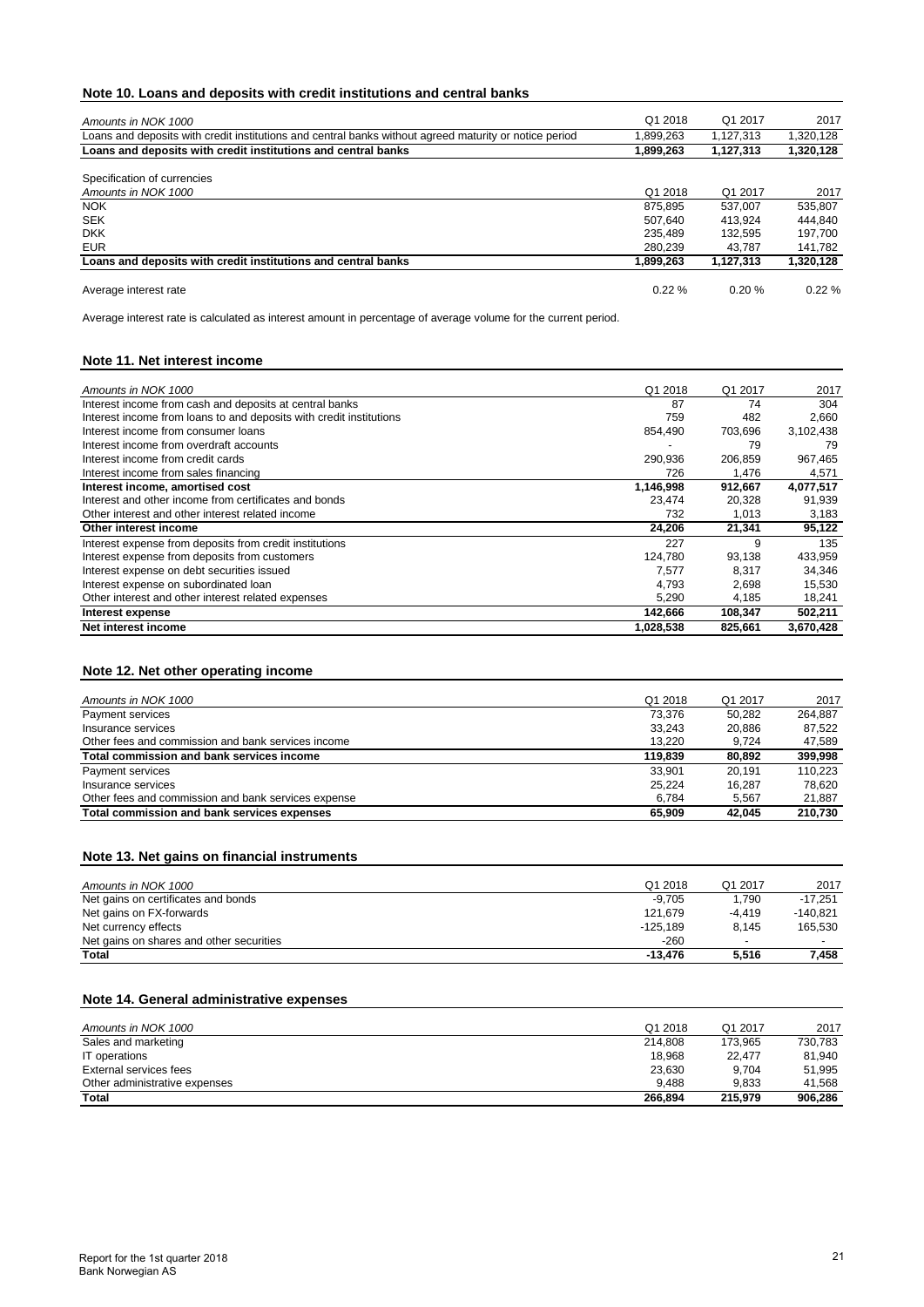## **Note 15. Other operating expenses**

| Amounts in NOK 1000                        | Q1 2018 | Q1 2017 | 2017   |
|--------------------------------------------|---------|---------|--------|
| Credit information                         | 8,909   | 7.512   | 28,190 |
| Auditor                                    | 357     | 722     | 2,234  |
| Rental of premises                         | 572     | 570     | 2,309  |
| Insurance                                  | 127     | 127     | 517    |
| Machinery, fixtures and transport vehicles | 135     | 94      | 528    |
| Other operating expenses                   | 1.763   | 2.081   | 9.694  |
| Total                                      | 11.863  | 11.106  | 43.472 |
|                                            |         |         |        |

## **Note 16. Financial instruments at fair value**

Financial instruments at fair value is measured at different levels.

#### **Level 1 Valuation based on quoted prices in an active market**

Financial instruments in level 1 are determined based on quoted prices in active markets for identical financial instruments available on the balance sheet date.

#### **Level 2 Valuation based on observable market data**

Financial instruments in level 2 are determined based on inputs other than quoted prices, but where prices are observable either directly or indirectly. These include quoted prices in markets that are not active.

#### **Level 3 Valuation based on observable market data**

When valuation can not be determined in level 1 or 2, valuation methods based on non-observable market data are used.

#### **Financial instruments at fair value**

|                                           | Q1 2018 |           |         |           |  |
|-------------------------------------------|---------|-----------|---------|-----------|--|
| Amounts in NOK 1000                       | Level 1 | Level 2   | Level 3 | Total     |  |
| Certificates and bonds                    |         | 9,292,364 |         | 9,292,364 |  |
| <b>Financial derivatives</b>              |         | 49.364    |         | 49.364    |  |
| Shares and other securities               |         |           | 33.104  | 33.104    |  |
| Total financial assets at fair value      |         | 9.341.728 | 33.104  | 9,374,833 |  |
| <b>Financial derivatives</b>              |         | 11.264    |         | 11.264    |  |
| Total financial liabilities at fair value |         | 11.264    |         | 11.264    |  |

|                                           | Q1 2017                  |           |                          |           |
|-------------------------------------------|--------------------------|-----------|--------------------------|-----------|
| Amounts in NOK 1000                       | Level 1                  | Level 2   | Level 3                  | Total     |
| Certificates and bonds                    | $\overline{\phantom{a}}$ | 6,567,532 |                          | 6,567,532 |
| Financial derivatives                     |                          | 2,578     |                          | 2,578     |
| Shares and other securities               |                          |           | 443                      | 443       |
| Financial assets held for sale            |                          |           | 27.437                   | 27.437    |
| Total financial assets at fair value      |                          | 6.570.110 | 27.880                   | 6.597.990 |
| <b>Financial derivatives</b>              | $\overline{\phantom{a}}$ |           | $\overline{\phantom{0}}$ |           |
| Total financial liabilities at fair value |                          |           |                          |           |

|                                           | 2017                     |           |         |           |  |
|-------------------------------------------|--------------------------|-----------|---------|-----------|--|
| Amounts in NOK 1000                       | Level <sup>4</sup>       | Level 2   | Level 3 | Total     |  |
| Certificates and bonds                    | $\overline{\phantom{a}}$ | 8,859,834 |         | 8,859,834 |  |
| <b>Financial derivatives</b>              | $\overline{\phantom{a}}$ | 1.935     |         | 1,935     |  |
| Shares and other securities               |                          |           | 443     | 443       |  |
| Financial assets held for sale            | $\overline{\phantom{a}}$ |           | 32.922  | 32.922    |  |
| Total financial assets at fair value      | ۰.                       | 8.861.770 | 33.365  | 8,895,135 |  |
| <b>Financial derivatives</b>              | -                        | 52.246    |         | 52,246    |  |
| Total financial liabilities at fair value | ۰.                       | 52.246    |         | 52.246    |  |

#### **Change in instruments classified at level 3**

| $\sim$                                   |               | Q1 2018                  |        |
|------------------------------------------|---------------|--------------------------|--------|
|                                          | <b>Shares</b> | Financial                |        |
|                                          | and other     | assets held              |        |
| Amounts in NOK 1000                      | securities    | for sale                 | Total  |
| Value 31.12.17                           | 443           | 32,922                   | 33,365 |
| Additions                                |               | $\overline{\phantom{a}}$ |        |
| <b>Disposals</b>                         |               | $\overline{\phantom{a}}$ |        |
| Settlement                               |               | $\overline{\phantom{0}}$ |        |
| <b>Reclassification IFRS 9</b>           | 32,922        | $-32,922$                |        |
| Net gain / loss on financial instruments | $-260$        |                          | $-260$ |
| <b>Value 31.3.18</b>                     | 33,104        |                          | 33,104 |

#### **Valuation method**

*Ownership in Visa Norge FLI*

Ownership in Visa Norge FLI is considered to be a financial asset and is classified as *Share and other securities* . The fair value of the asset is estimated at NOK 32.7 million as of 31.3.18. The calculation is based on input from Visa Norge.

#### *Shares in BankID Norge AS*

Bank Norwegian AS was at 12.8.14 issued 280 shares in BankID Norge AS based on the bank's share of participation in the BankID association. Value of shares are estimated at the going rate at the time granted.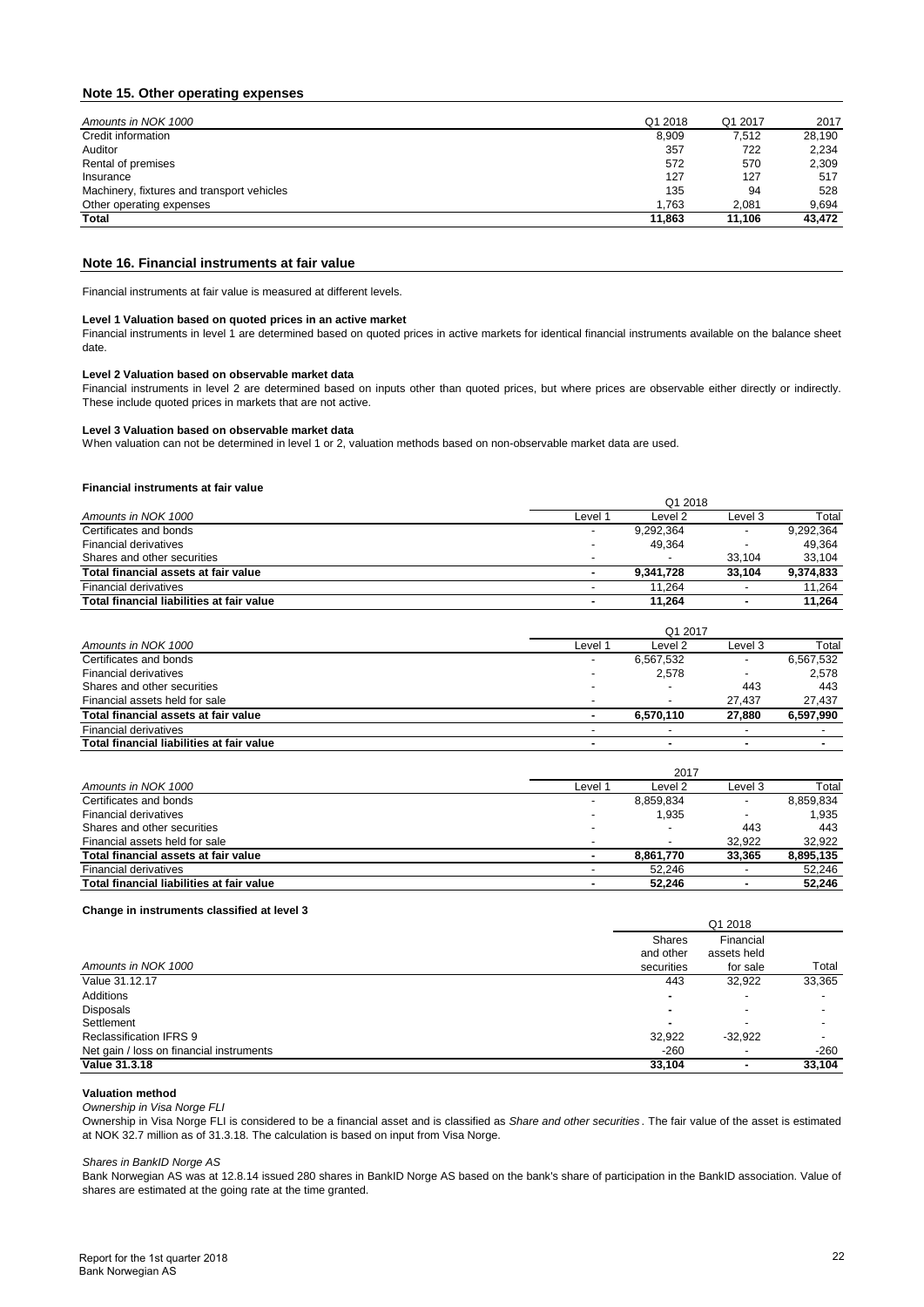## **Note 17. Fair value of financial instruments at amortized cost**

Financial instruments at amortized cost are valued at originally determined cash flows, adjusted for any impairment losses. Amortized cost will not always give values that match the market's assessment of the same instruments. This may be due to different perceptions of market conditions, risk and return requirements.

*Loans and deposits with central banks and credit institutions and deposits from customers* Fair value is estimated to conform with amortized cost.

*Loans to customers*

Loans to customers are exposed to market competition. This means that the potential added value of the loan portfolio will not be maintained over time. Further, individual and group provisions for loan losses are provided for on an ongoing basis. The fair value of loans to customers is therefore considered to conform to the amortized cost.

*Debt securities issued and subordinated loan*

The fair value of debt securities issued and subordinated loan are based on observable market data where available.

#### **Fair value of financial instruments at amortized cost**

|                                             | Q1 2018    |            | Q1 2017    |            | 2017       |            |
|---------------------------------------------|------------|------------|------------|------------|------------|------------|
| Amounts in NOK 1000                         | Book value | Fair value | Book value | Fair value | Book value | Fair value |
| Cash and deposits with the central bank     | 65.982     | 65.982     | 59.986     | 59.986     | 65.976     | 65.976     |
| Loans and deposits with credit institutions | 1.833.281  | 1.833.281  | 1.067.327  | 1.067.327  | 1.254.152  | 1.254.152  |
| Loans to customers                          | 33,813,701 | 33,813,701 | 27.152.968 | 27.152.968 | 32,451,553 | 32,451,553 |
| <b>Total financial assets</b>               | 35,712,964 | 35,712,964 | 28.280.281 | 28,280,281 | 33,771,681 | 33,771,681 |
| Deposits from customers                     | 35.789.003 | 35.789.003 | 28.249.846 | 28.249.846 | 33.682.275 | 33.682.275 |
| Debt securities issued                      | 1.934.592  | 1.934.744  | 1.798.667  | 1,801,568  | 2.242.423  | 2,301,855  |
| Subordinated loan                           | 474.677    | 477.020    | 274.892    | 277.240    | 474.614    | 478.360    |
| <b>Total financial liabilities</b>          | 38.198.272 | 38.200.767 | 30.323.405 | 30.328.653 | 36.399.313 | 36,462,490 |

#### **Note 18. Debt securities issued and subordinated loan**

| Debt securities issued                 |           |                          |           |             |           |
|----------------------------------------|-----------|--------------------------|-----------|-------------|-----------|
| Amounts in NOK 1000                    |           |                          | Q1 2018   | Q1 2017     | 2017      |
| Bonds, nominal value                   |           |                          | 1,932,041 | 1,795,000   | 2,239,800 |
| Value adjustments and currency effects |           |                          | $-1,171$  | 292         | $-1,580$  |
| Accrued interest                       |           |                          | 3,722     | 3,376       | 4,203     |
| <b>Total debt securities issued</b>    |           |                          | 1,934,592 | 1,798,667   | 2,242,423 |
|                                        |           |                          |           | Other       |           |
| Change in debt securities issued       |           |                          |           | changes and |           |
|                                        | Balance   |                          | Overdue / | currency    | Balance   |
| Amounts in NOK 1000                    | 31.3.18   | Issued                   | redeemed  | effects     | 31.12.17  |
| Bonds, nominal value                   | 1,932,041 | $\overline{\phantom{0}}$ | 277,000   | 30,759      | 2,239,800 |
| Value adjustments and currency effects | $-1,171$  | ٠                        |           | 409         | $-1,580$  |
| Accrued interest                       | 3,722     | $\overline{\phantom{a}}$ |           | $-481$      | 4,203     |
| <b>Total debt securities issued</b>    | 1,934,592 | ۰                        | 277,000   | 30,687      | 2,242,423 |
|                                        |           |                          |           | Other       |           |
|                                        |           |                          |           | changes and |           |

| Total debt securities issued           | 1.798.667      | $\sim$                   | -25.000                  | -306                     | 1.823.973 |
|----------------------------------------|----------------|--------------------------|--------------------------|--------------------------|-----------|
| Accrued interest                       | 3.376          | $\overline{\phantom{a}}$ | $\overline{\phantom{0}}$ | -339                     | 3.714     |
| Value adjustments and currency effects | 292            | -                        |                          | 33                       | 259       |
| Bonds, nominal value                   | .795.000       | -                        | $-25.000$                | $\overline{\phantom{a}}$ | .820.000  |
| Amounts in NOK 1000                    | 31.3.17        | Issued                   | redeemed                 | effects                  | 31.12.16  |
|                                        | <b>Balance</b> |                          | Overdue                  | currency                 | Balance   |
|                                        |                |                          |                          | changes and              |           |

|                                  |          |                          |           | Other                   |          |
|----------------------------------|----------|--------------------------|-----------|-------------------------|----------|
| Change in subordinated loan      | Balance  |                          | Overdue / | changes and<br>currency | Balance  |
| Amounts in NOK 1000              | 31.3.18  | Issued                   | redeemed  | effects                 | 31.12.17 |
| Subordinated Ioan, nominal value | 475,000  |                          |           |                         | 475.000  |
| Value adjustments                | $-1,174$ | $\overline{\phantom{a}}$ |           | 38                      | $-1.212$ |
| Accrued interest                 | 852      | $\overline{\phantom{a}}$ |           | 26                      | 826      |
| <b>Total subordinated loan</b>   | 474.677  | ۰.                       |           | 63                      | 474.614  |

|                                  |         |        |                          | Other       |          |
|----------------------------------|---------|--------|--------------------------|-------------|----------|
|                                  |         |        |                          | changes and |          |
|                                  | Balance |        | Overdue /                | currency    | Balance  |
| Amounts in NOK 1000              | 31.3.17 | Issued | redeemed                 | effects     | 31.12.16 |
| Subordinated Ioan, nominal value | 275,000 |        | $\overline{\phantom{0}}$ |             | 275,000  |
| Value adjustments                | $-562$  |        |                          | 19          | $-581$   |
| Accrued interest                 | 454     |        |                          | $-43$       | 496      |
| <b>Total subordinated loan</b>   | 274.892 |        |                          | $-23$       | 274,915  |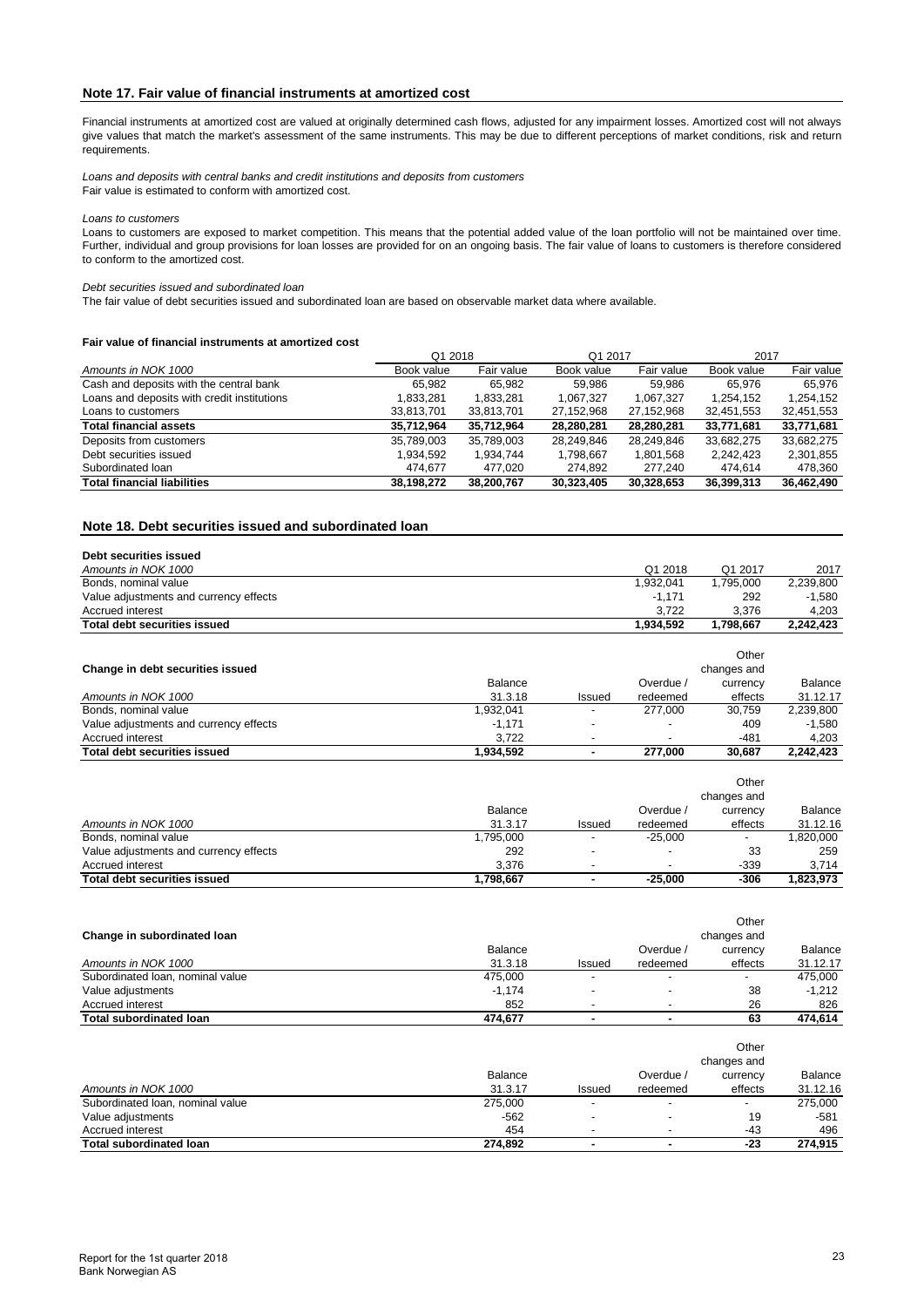## **Note 19. Financial assets held for sale**

The bank is a member of Visa Norge FLI ("Visa Norge"), being a shareholder of Visa Europe Ltd. On 2 November 2015, an agreement between Visa Europe Ltd. and Visa Inc. was announced where Visa Inc. acquires all shares in Visa Europe Ltd. This transaction consists of a cash consideration, convertible preference shares and a deferred cash consideration paid three years after completion of the transaction. The process was finalized in June 2016 and the bank has in this connection received its share of the cash consideration based on the bank's stake in Visa Norge. In 2018, the bank has reclassified *Assets held for sale* in accordance with IFRS 9 and changes in fair value are recognized through profit or loss.

#### **Note 20. Receivables**

| Amounts in NOK 1000      | Q1 2018 | Q1 2017 | 2017    |
|--------------------------|---------|---------|---------|
| Distribution commissions | 93,839  | 88.152  | 92.866  |
| Prepaid expenses         | 28,783  | 24.397  | 4.800   |
| Net collateral issued*   |         |         | 84.700  |
| Other receivables        | 19.873  | 12.738  | 12.434  |
| <b>Total</b>             | 142.496 | 125.287 | 194.800 |

\* The bank has not issued any collateral as at 31.3.18. The bank has received NOK 99.2 million in collateral from DNB which is classified as *Loans from credit institutions.*

#### **Note 21. Other liabilities**

| Amounts in NOK 1000                               | Q1 2018 | Q1 2017 | 2017    |
|---------------------------------------------------|---------|---------|---------|
| Payables to suppliers                             | 180.960 | 62.659  | 6.545   |
| Value added tax                                   | 8.149   | 2,770   | 8.412   |
| Social security tax                               | 1.862   | 1.507   | 2.467   |
| Tax withholdings                                  | 1.565   | 1.248   | 2.335   |
| Unsettled items related to certificates and bonds | 144.721 | 167.332 | 138.135 |
| Other liabilities                                 | 5.037   | 17.563  | 794     |
| Total                                             | 342.294 | 253.079 | 158.689 |

# **Note 22. Accrued expenses**

| Total                    | 153.462 | 90.147  | 149.045 |
|--------------------------|---------|---------|---------|
| Accrued fees             | 879     | 234     | 41      |
| Board remuneration       | 558     | 1.488   | 1.146   |
| Holiday pay              | 5,693   | 4.720   | 4.566   |
| <b>Bonus</b>             | 15,981  | 13.777  | 12,131  |
| Accrued not due expenses | 130,350 | 69,927  | 131,160 |
| Amounts in NOK 1000      | Q1 2018 | Q1 2017 | 2017    |
|                          |         |         |         |

## **Note 23. Capital adequacy**

| <b>Total capital</b>                                                         |            |            |            |
|------------------------------------------------------------------------------|------------|------------|------------|
| Amounts in NOK 1000                                                          | Q1 2018    | Q1 2017    | 2017       |
| Share capital                                                                | 183,315    | 183,315    | 183,315    |
| + Share premium                                                              | 966,646    | 966,646    | 966,646    |
| + Other reserves*                                                            | 4,225,120  | 2,658,518  | 3,918,312  |
| - Deferred tax assets, intangible assets and additional valuation adjustment | 136,379    | 117,469    | 134,783    |
| <b>Common equity Tier 1</b>                                                  | 5,238,701  | 3,691,009  | 4,933,489  |
| + Additional Tier 1 capital                                                  | 635,000    | 335,000    | 635,000    |
| Tier 1 capital                                                               | 5,873,701  | 4,026,009  | 5,568,489  |
| + Tier 2 capital                                                             | 474,677    | 274,892    | 474,614    |
| <b>Total capital</b>                                                         | 6,348,378  | 4,300,901  | 6,043,104  |
| <b>Calculation basis</b><br><b>Credit risk</b>                               |            |            |            |
| Covered bonds                                                                | 244,438    | 138,014    | 232,981    |
| + Institutions                                                               | 1,106,849  | 817,468    | 906,215    |
| + Loans to customers                                                         | 22,990,088 | 18,995,307 | 22,472,413 |
| + Defaulted loans and other commitments                                      | 3,386,035  | 1,981,691  | 2,719,400  |
| <b>Operational risk</b>                                                      | 4,020,267  | 2,633,455  | 2,608,215  |
| <b>Total calculation basis</b>                                               | 31,747,678 | 24,565,934 | 28,939,225 |
|                                                                              |            |            |            |
| Common equity Tier 1 %                                                       | 16.50 %    | 15.02 %    | 17.05 %    |
| Tier 1 capital %                                                             | 18.50 %    | 16.39 %    | 19.24 %    |
| Total capital %                                                              | 20.00%     | 17.51 %    | 20.88%     |

\* Other reserves have been adjusted for suggested group contribution of NOK 202.5 million.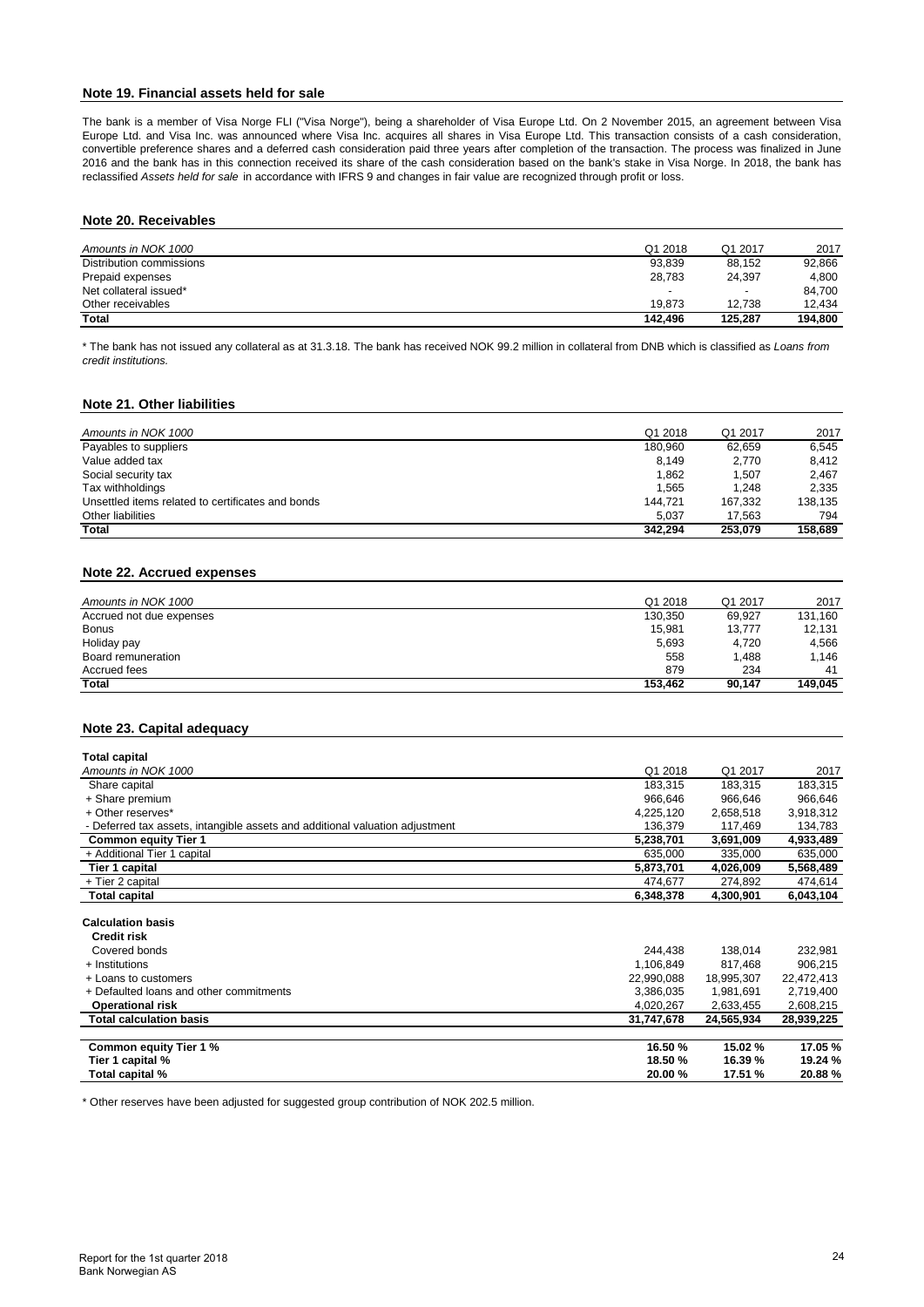#### **Note 24. Lease agreements**

The bank is sharing premises with Norwegian Air Shuttle ASA. A temporary lease agreement has been signed for Snarøyveien 36, Fornebu. The temporary lease agreement expires 28 October 2019. A lease agreement for the same address has been established with Akastor and Norwegian Property respectively, which expires in October 2021 with an option to extend the lease agreement for two more years. The annual rent totals NOK 2.5 million.

#### **Note 25. Related parties**

Bank Norwegian AS and Norwegian Air Shuttle ASA have since October 2007 had an agreement regarding the bank's use of the brand name Norwegian, IP-rights, and co-operation regarding the loyalty program and credit cards. Based on the bank's expansion into Sweden, Denmark and Finland, new agreements has been renegotiated. All accrued rights remain. The agreements will be renegotiated by 31.12.2020.

Norwegian Finans Holding ASA (org. number 991 281 924) owns 100% of Bank Norwegian AS (org. number 991 455 671).

#### **Note 26. Subsequent events**

There is no awareness of other events after the date of the balance sheet that may be of material significance to the accounts.